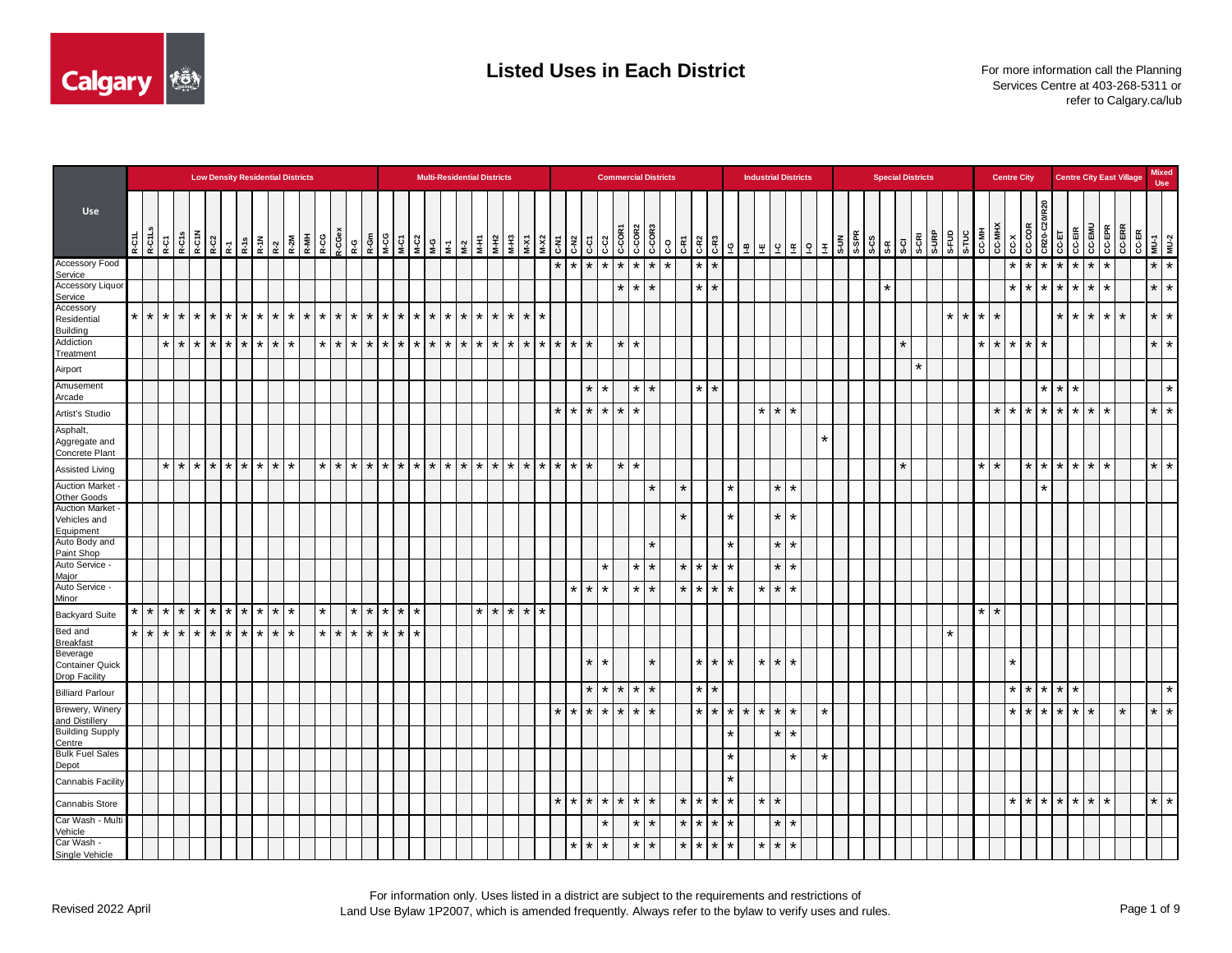

|                                           |         |                    |                   |         |               | <b>Low Density Residential Districts</b> |  |                                            |                 |         |                    |                 |                                 |         |         |           | <b>Multi-Residential Districts</b> |         |                   |         |                    |                    |                 |                    |         |         | <b>Commercial Districts</b> |                 |         |         |         |                   |         |                                                                                                                                                                                                                                                                                                                |                   |         | <b>Industrial Districts</b> |         |  |         |         |         |                   | <b>Special Districts</b> |         |       |         |         | <b>Centre City</b>  |                 |                         |         |                 |         |                    | <b>Centre City East Village</b>                                                                                                                                                                                                                                                                                         |         | <b>Mixed</b><br><b>Use</b> |
|-------------------------------------------|---------|--------------------|-------------------|---------|---------------|------------------------------------------|--|--------------------------------------------|-----------------|---------|--------------------|-----------------|---------------------------------|---------|---------|-----------|------------------------------------|---------|-------------------|---------|--------------------|--------------------|-----------------|--------------------|---------|---------|-----------------------------|-----------------|---------|---------|---------|-------------------|---------|----------------------------------------------------------------------------------------------------------------------------------------------------------------------------------------------------------------------------------------------------------------------------------------------------------------|-------------------|---------|-----------------------------|---------|--|---------|---------|---------|-------------------|--------------------------|---------|-------|---------|---------|---------------------|-----------------|-------------------------|---------|-----------------|---------|--------------------|-------------------------------------------------------------------------------------------------------------------------------------------------------------------------------------------------------------------------------------------------------------------------------------------------------------------------|---------|----------------------------|
| Use                                       | R-C1L   | R-C1L <sub>S</sub> | R-C1<br>R-C15     |         | R-C1N<br>R-C2 | $\mathbb{R}^7$                           |  | $R-18$ $R-10V$ $R-2W$ $R-2W$ $R-WH$ $R-WH$ |                 | R-CG    | 2-CGe:             |                 |                                 |         |         |           |                                    |         |                   |         | $k-N$              |                    | $M-X2$          | C-N <sub>2</sub>   | ç.      |         | C-C2<br>C-COR1              |                 |         |         |         |                   |         | $\begin{bmatrix} 8 & 8 & 8 \ 8 & 8 & 8 \ 8 & 8 & 8 \ 8 & 8 & 8 \ 8 & 8 & 8 \ 8 & 8 & 8 \ 8 & 8 & 8 \ 8 & 8 & 8 \ 8 & 8 & 8 \ 8 & 8 & 8 \ 8 & 8 & 8 \ 8 & 8 & 8 \ 8 & 8 & 8 \ 8 & 8 & 8 \ 8 & 8 & 8 \ 8 & 8 & 8 \ 8 & 8 & 8 \ 8 & 8 & 8 \ 8 & 8 & 8 \ 8 & 8 & 8 \ 8 & 8 & 8 \ 8 & 8 & 8 \ 8 & 8 & 8 \ 8 & 8 & $ |                   |         |                             |         |  |         |         |         |                   | S-CRI                    | S-URP   | S-FUD |         |         |                     |                 |                         |         |                 |         |                    | $\begin{array}{ c c c }\n\hline\n\text{G-ER} & \text{G-ER} \\ \hline\n\text{G-ER} & \text{G-ER} \\ \hline\n\text{G-CE} & \text{H} \\ \hline\n\text{G-CE} & \text{H} \\ \hline\n\text{H} & \text{H} \\ \hline\n\text{H} & \text{H} \\ \hline\n\text{H} & \text{H} \\ \hline\n\text{H} & \text{H} \\ \hline\n\end{array}$ |         |                            |
| Catering Service<br>Maior                 |         |                    |                   |         |               |                                          |  |                                            |                 |         |                    |                 |                                 |         |         |           |                                    |         |                   |         |                    |                    |                 |                    |         |         |                             |                 |         |         |         |                   |         | $\star$                                                                                                                                                                                                                                                                                                        |                   |         |                             | $\star$ |  |         |         |         |                   |                          |         |       |         |         |                     |                 |                         |         |                 |         |                    |                                                                                                                                                                                                                                                                                                                         |         |                            |
| <b>Catering Service</b><br>Minor          |         |                    |                   |         |               |                                          |  |                                            |                 |         |                    |                 |                                 |         |         |           |                                    |         |                   |         |                    |                    |                 | $\star$            | $\star$ |         | $*$ * * *                   |                 |         |         |         |                   |         | $*$ $*$ $*$ $*$ $*$                                                                                                                                                                                                                                                                                            |                   |         |                             | $\star$ |  |         |         |         |                   |                          |         |       |         |         | $\star$             |                 | $*$ $*$ $*$             |         |                 |         |                    |                                                                                                                                                                                                                                                                                                                         | $\star$ | $\star$                    |
| Cemetery                                  |         |                    |                   |         |               |                                          |  |                                            |                 |         |                    |                 |                                 |         |         |           |                                    |         |                   |         |                    |                    |                 |                    |         |         |                             |                 |         |         |         |                   |         |                                                                                                                                                                                                                                                                                                                |                   |         |                             |         |  |         |         |         | $\star$           | $\star$                  |         |       |         |         |                     |                 |                         |         |                 |         |                    |                                                                                                                                                                                                                                                                                                                         |         |                            |
| <b>Child Care</b><br>Service              |         | $\star$            | $\star$           |         | $\star$       |                                          |  |                                            |                 |         |                    |                 | $\star$                         | $\star$ | $\star$ |           | $\star$                            | $\star$ | $\star$           | $\star$ | $\star$<br>$\star$ |                    | $\star$ $\star$ | $\star$            | $\star$ | $\star$ |                             | l ★ l           | $\star$ |         |         | $\star$           | $\star$ | $\star$                                                                                                                                                                                                                                                                                                        | $\star$   $\star$ |         | $\star$<br>$\star$          |         |  |         | $\star$ | $\star$ | $\star$           |                          | $\star$ |       | $\star$ | $\star$ |                     | $\star$         | $*$ $*$                 |         | $\star$         | $\star$ | $\star$<br>$\star$ |                                                                                                                                                                                                                                                                                                                         | $\star$ | $\star$                    |
| Cinema                                    |         |                    |                   |         |               |                                          |  |                                            |                 |         |                    |                 |                                 |         |         |           |                                    |         |                   |         |                    |                    |                 |                    |         |         | $\star$   $\star$           | $\vert * \vert$ |         |         |         | $\star$           | $\star$ |                                                                                                                                                                                                                                                                                                                |                   |         |                             |         |  |         |         |         |                   |                          |         |       |         |         | $\pmb{\ast}$        | $\star$         | $\star$   $\star$       |         |                 |         |                    |                                                                                                                                                                                                                                                                                                                         |         | $\star$                    |
| Columbarium                               |         |                    |                   |         |               |                                          |  |                                            |                 |         |                    |                 |                                 |         |         |           |                                    |         |                   |         |                    |                    |                 |                    |         |         |                             |                 |         |         |         |                   |         |                                                                                                                                                                                                                                                                                                                |                   |         |                             |         |  |         |         |         | $\star$           | $\star$                  |         |       |         |         |                     |                 |                         |         |                 |         |                    |                                                                                                                                                                                                                                                                                                                         |         |                            |
| Community<br>Entrance<br>Feature          | $\star$ | $\star$            | $\star$ $\star$   | $\star$ |               | $*$ * * * * *                            |  |                                            | $\star$ $\star$ | $\star$ | $\star$            |                 | $\star$ $\star$ $\star$ $\star$ | $\star$ |         | $*$ * * * |                                    | $\star$ | $\star$           | $\star$ | $\star$            | $\star$<br>$\star$ |                 |                    |         |         |                             |                 |         |         |         |                   |         |                                                                                                                                                                                                                                                                                                                |                   |         |                             |         |  |         | $\star$ | $\star$ |                   |                          |         |       | $\star$ | $\star$ |                     |                 |                         | $\star$ | * I             | $\star$ | $\star$            | $\star$                                                                                                                                                                                                                                                                                                                 |         |                            |
| Community<br>Recreation<br>Facility       |         |                    | $\star$   $\star$ |         | $\star$       |                                          |  |                                            |                 |         |                    |                 | $\star$                         | $\star$ | $\star$ |           |                                    |         |                   |         |                    |                    |                 |                    |         |         |                             |                 |         |         |         |                   |         |                                                                                                                                                                                                                                                                                                                |                   |         |                             |         |  | $\star$ | $\star$ | $\star$ |                   |                          |         |       | $\star$ | $\star$ |                     |                 | $\star$ $\star$         |         | $*$ *           |         | $\star$            | $\star$                                                                                                                                                                                                                                                                                                                 |         | $\star$ $\star$            |
| Computer<br><b>Games Facility</b>         |         |                    |                   |         |               |                                          |  |                                            |                 |         |                    |                 |                                 |         |         |           |                                    |         |                   |         |                    |                    |                 | $\star$<br>$\star$ | $\star$ |         | $*$ * * * *                 |                 |         | $\star$ |         | $\star$           | $\star$ |                                                                                                                                                                                                                                                                                                                | $\star$           | $\star$ |                             |         |  |         |         |         |                   |                          |         |       |         |         | $\star$             | l * l           | $\star$   $\star$       |         |                 |         |                    |                                                                                                                                                                                                                                                                                                                         | $\star$ | $\star$                    |
| Conference and<br><b>Event Facility</b>   |         |                    |                   |         |               |                                          |  |                                            |                 |         |                    |                 |                                 |         |         |           |                                    |         |                   |         |                    |                    |                 |                    |         |         | $*$ * * * *                 |                 |         | $\star$ |         | $\star$ $\star$   |         |                                                                                                                                                                                                                                                                                                                | $\star$           |         |                             |         |  |         |         |         | $\star$   $\star$ |                          |         |       |         |         | $\star$             | $\star$         | $\star$ $\star$ $\star$ |         | $\star$         |         |                    |                                                                                                                                                                                                                                                                                                                         |         | $\star$                    |
| Contextual Semi-<br>Detached<br>Dwelling  |         |                    |                   |         | $\star$       |                                          |  |                                            |                 |         | $\star$<br>$\star$ |                 |                                 |         |         |           |                                    |         |                   |         |                    |                    |                 |                    |         |         |                             |                 |         |         |         |                   |         |                                                                                                                                                                                                                                                                                                                |                   |         |                             |         |  |         |         |         |                   |                          |         |       |         |         |                     |                 |                         |         |                 |         |                    |                                                                                                                                                                                                                                                                                                                         |         |                            |
| Contextual<br>Single Detached<br>Dwelling | $\star$ | $\star$            | $\star$ $\star$   | $\star$ | $\star$       |                                          |  |                                            |                 |         |                    |                 |                                 |         |         |           |                                    |         |                   |         |                    |                    |                 |                    |         |         |                             |                 |         |         |         |                   |         |                                                                                                                                                                                                                                                                                                                |                   |         |                             |         |  |         |         |         |                   |                          |         |       |         |         |                     |                 |                         |         |                 |         |                    |                                                                                                                                                                                                                                                                                                                         |         |                            |
| Convenience<br>Food Store                 |         |                    |                   |         |               |                                          |  |                                            |                 |         |                    |                 |                                 |         |         |           |                                    |         | $*$ $*$           |         | $\star$<br>$\star$ |                    |                 | $*$ $*$ $*$        | $\star$ |         | $*$ $*$ $*$ $*$ $*$         |                 |         |         | $\star$ | $\star$           | $\star$ | $*$ * *                                                                                                                                                                                                                                                                                                        |                   |         | $\star$                     |         |  |         |         |         |                   |                          | $\star$ |       |         |         | $*$ $*$ $*$ $*$ $*$ |                 |                         |         | $\star$ $\star$ |         | $\star$            |                                                                                                                                                                                                                                                                                                                         |         | $\star$ $\star$            |
| <b>Cottage Housing</b><br><b>Cluster</b>  |         |                    |                   |         |               |                                          |  |                                            |                 |         | $\star$<br>$\star$ | $\star$ $\star$ |                                 |         |         |           |                                    |         |                   |         |                    |                    |                 |                    |         |         |                             |                 |         |         |         |                   |         |                                                                                                                                                                                                                                                                                                                |                   |         |                             |         |  |         |         |         |                   |                          |         |       |         |         |                     |                 |                         |         |                 |         |                    |                                                                                                                                                                                                                                                                                                                         |         |                            |
| Counselling<br>Service                    |         |                    |                   |         |               |                                          |  |                                            |                 |         |                    |                 |                                 |         |         |           |                                    |         | $\star$   $\star$ |         | $\star$            | $\star$            |                 | $*$ $*$ $*$        | $\star$ |         | $*$ $*$ $*$ $*$ $*$         |                 |         |         |         | $\star$ $\star$   |         |                                                                                                                                                                                                                                                                                                                | $\star$ $\star$   |         | $\star$<br>$\star$          |         |  |         |         |         |                   |                          | $\star$ |       |         |         | $*$ $*$ $*$ $*$ $*$ |                 |                         |         | $*$ $*$         |         | $\star$            |                                                                                                                                                                                                                                                                                                                         | $\star$ | $\star$                    |
| Crematorium                               |         |                    |                   |         |               |                                          |  |                                            |                 |         |                    |                 |                                 |         |         |           |                                    |         |                   |         |                    |                    |                 |                    |         |         |                             |                 |         |         |         |                   |         | $\star$                                                                                                                                                                                                                                                                                                        |                   |         |                             | $\star$ |  |         |         |         | $\star$           | $\star$                  |         |       |         |         |                     |                 |                         |         |                 |         |                    |                                                                                                                                                                                                                                                                                                                         |         |                            |
| <b>Cultural Support</b>                   |         |                    |                   |         |               |                                          |  |                                            |                 |         |                    |                 |                                 |         |         |           |                                    |         |                   |         |                    |                    |                 |                    |         |         |                             |                 |         |         |         |                   |         |                                                                                                                                                                                                                                                                                                                |                   |         |                             |         |  |         |         |         |                   |                          |         |       |         |         |                     |                 | $\star$                 |         |                 |         |                    |                                                                                                                                                                                                                                                                                                                         |         |                            |
| <b>Custodial Care</b>                     |         |                    | $\star$ $\star$   |         |               | $*$ $*$ $*$ $*$ $*$ $*$ $*$              |  |                                            | $\ast$          | $\star$ | $\star$            | $\star$ $\star$ | $*$ *                           |         |         |           | $*$ * * * * * *                    |         |                   |         | $\star$<br>$\star$ |                    |                 | $*$ $*$ $*$        | $\star$ |         | $\star$                     | ∗               |         |         |         |                   |         |                                                                                                                                                                                                                                                                                                                |                   |         |                             |         |  |         |         |         | $\star$           | $\star$                  |         |       | $\star$ | $\star$ | l ∗                 | $\vert * \vert$ | $\star$                 |         |                 |         |                    |                                                                                                                                                                                                                                                                                                                         |         | $\star$   $\star$          |
| Custodial<br>Quarters                     |         |                    |                   |         |               |                                          |  |                                            |                 |         |                    |                 |                                 |         |         |           |                                    |         |                   |         |                    |                    |                 |                    |         |         |                             |                 |         |         |         |                   |         | $^\star$                                                                                                                                                                                                                                                                                                       |                   | $\star$ | $\star$<br>$\star$          | $\star$ |  |         |         |         |                   |                          |         |       |         |         |                     |                 |                         |         |                 |         |                    |                                                                                                                                                                                                                                                                                                                         |         |                            |
| <b>Dinner Theatre</b>                     |         |                    |                   |         |               |                                          |  |                                            |                 |         |                    |                 |                                 |         |         |           |                                    |         |                   |         |                    |                    |                 |                    |         | $\star$ |                             | $\star$         | $\star$ |         |         | $\star$   $\star$ |         |                                                                                                                                                                                                                                                                                                                |                   |         |                             |         |  |         |         |         |                   |                          |         |       |         |         | $\star$             |                 | $\star$                 |         | $\star$         |         |                    |                                                                                                                                                                                                                                                                                                                         |         | $\star$                    |
| Distribution<br>Centre                    |         |                    |                   |         |               |                                          |  |                                            |                 |         |                    |                 |                                 |         |         |           |                                    |         |                   |         |                    |                    |                 |                    |         |         |                             |                 |         |         |         |                   |         | $\star$                                                                                                                                                                                                                                                                                                        |                   |         |                             |         |  |         |         |         |                   | $\star$                  |         |       |         |         |                     |                 |                         |         |                 |         |                    |                                                                                                                                                                                                                                                                                                                         |         |                            |
| Drinking<br>Establishment ·<br>Large      |         |                    |                   |         |               |                                          |  |                                            |                 |         |                    |                 |                                 |         |         |           |                                    |         |                   |         |                    |                    |                 |                    |         |         |                             |                 |         |         |         | $\star$           | $\star$ |                                                                                                                                                                                                                                                                                                                |                   |         |                             |         |  |         |         | *       |                   |                          |         |       |         |         |                     |                 | $\star$ 1               | $\star$ | ¥               |         |                    |                                                                                                                                                                                                                                                                                                                         |         |                            |
| Drinking<br>Establishment ·<br>Medium     |         |                    |                   |         |               |                                          |  |                                            |                 |         |                    |                 |                                 |         |         |           |                                    |         |                   |         |                    |                    |                 |                    | $\star$ |         | $*$ $*$ $*$ $*$ $*$         |                 |         |         | $\star$ | $\star$           | $\star$ |                                                                                                                                                                                                                                                                                                                | $\star$           |         |                             |         |  |         |         | $\star$ |                   |                          |         |       |         |         |                     |                 | $*$ $*$ $*$ $*$         |         | $\star$ 1       | $\star$ |                    |                                                                                                                                                                                                                                                                                                                         |         | $\star$                    |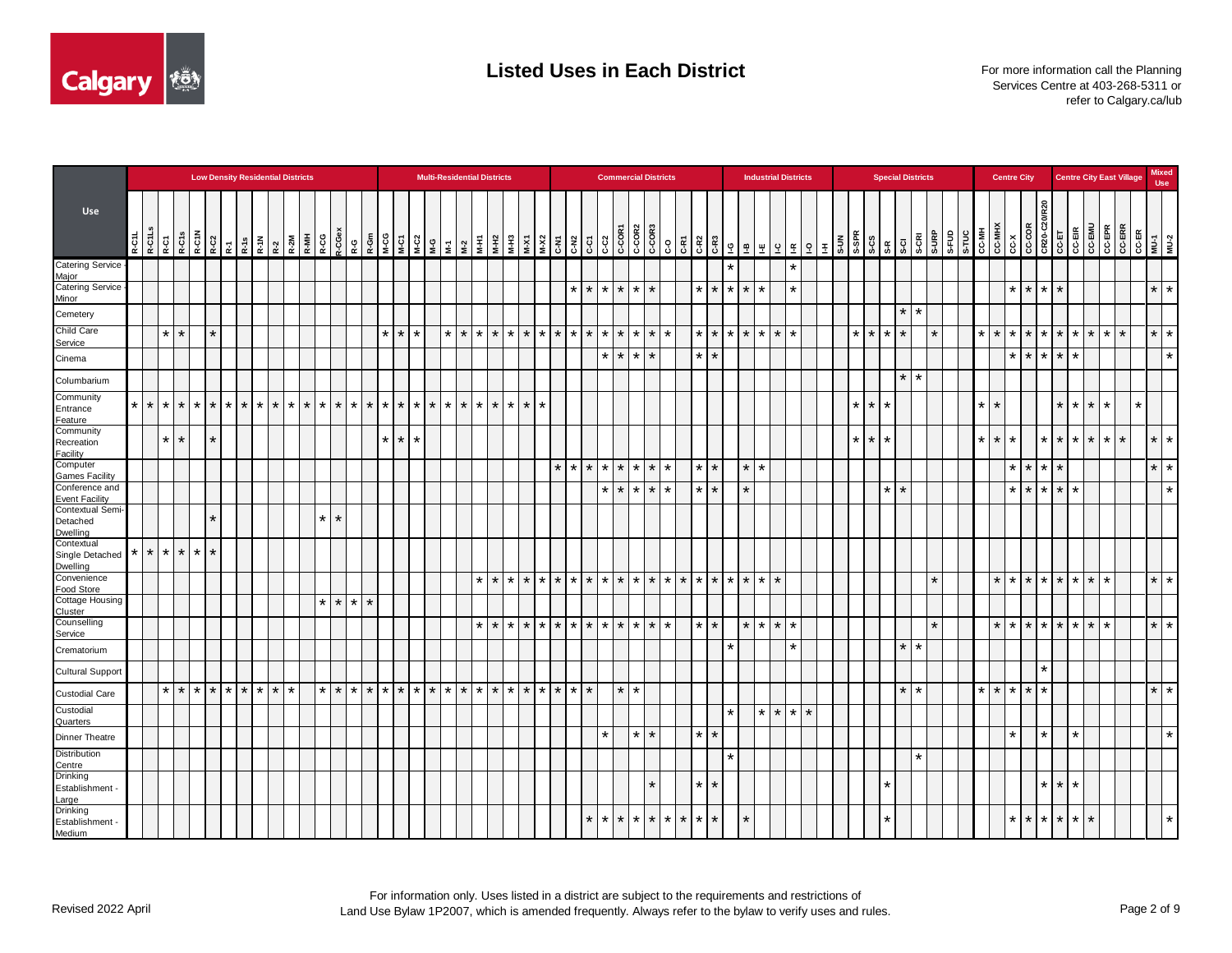

|                                                                 | <b>Low Density Residential Districts</b> |             |                 |  |         |                         |  |  |  |         |  |                    |         |                 |         |         |         | <b>Multi-Residential Districts</b> |             |         |         |         |                 |                                                                                                                                                                                                                                     |                    |         | <b>Commercial Districts</b> |         |                                                                                                                                   |         |         |                 |                 |                 |                   |         | <b>Industrial Districts</b> |         |                 |                    |             | <b>Special Districts</b> |         |         |                    |        |                    | <b>Centre City</b>      |             |                   |            |                     |                 | <b>Centre City East Village</b>                                                                                                                                                          |                       | <b>Mixed</b><br><b>Use</b> |         |
|-----------------------------------------------------------------|------------------------------------------|-------------|-----------------|--|---------|-------------------------|--|--|--|---------|--|--------------------|---------|-----------------|---------|---------|---------|------------------------------------|-------------|---------|---------|---------|-----------------|-------------------------------------------------------------------------------------------------------------------------------------------------------------------------------------------------------------------------------------|--------------------|---------|-----------------------------|---------|-----------------------------------------------------------------------------------------------------------------------------------|---------|---------|-----------------|-----------------|-----------------|-------------------|---------|-----------------------------|---------|-----------------|--------------------|-------------|--------------------------|---------|---------|--------------------|--------|--------------------|-------------------------|-------------|-------------------|------------|---------------------|-----------------|------------------------------------------------------------------------------------------------------------------------------------------------------------------------------------------|-----------------------|----------------------------|---------|
| Use                                                             | R-C1L-S<br>R-C1L-S                       |             | R-C1<br>R-C15   |  |         |                         |  |  |  |         |  | 2-CGe:<br>R-CG     |         |                 |         |         |         |                                    |             |         |         |         |                 | $\begin{array}{ c c c }\n\hline\n\textbf{x} & \textbf{x} & \textbf{y} \\ \hline\n\textbf{x} & \textbf{x} & \textbf{y} \\ \hline\n\textbf{y} & \textbf{y} & \textbf{y} \\ \hline\n\textbf{y} & \textbf{y} & \textbf{y}\n\end{array}$ | $C-C1$             |         | C-C2<br>C-COR1              |         | $\begin{array}{c c}\n\hline\n\text{C-CORB} \\ \hline\n\text{C-CORB} \\ \hline\n\text{C-ORB} \\ \hline\n\text{C-ORB}\n\end{array}$ |         |         |                 |                 |                 |                   |         |                             |         |                 |                    |             |                          |         |         |                    |        |                    |                         |             |                   |            |                     |                 | $\begin{array}{c c} \n\overline{x} & \text{if } x \in \mathbb{R} \\ \n\hline\n\text{C} & \text{C} & \text{C} & \text{C} \\ \n\text{C} & \text{C} & \text{C} & \text{C} \\ \n\end{array}$ | CC-ER<br>MU-1<br>MU-2 |                            |         |
| Drinking<br>Establishment -<br>Small                            |                                          |             |                 |  |         |                         |  |  |  |         |  |                    |         |                 |         |         |         |                                    |             | $\star$ | $\star$ |         |                 | $\star$                                                                                                                                                                                                                             | $\star$<br>$\star$ | $\star$ | $\star$                     | 1* I    | $\star$                                                                                                                           | $\star$ | $\star$ | $\star$         | $\star$         |                 | $\star$           | $\star$ | $\star$                     |         |                 |                    | $\star$     |                          |         |         |                    |        | $\star$<br>$\star$ | $\pm$                   |             | $\star$   $\star$ | $\star$ l  | $\star$             | $\star$         |                                                                                                                                                                                          |                       | $\star$ $\star$            |         |
| Drive Through                                                   |                                          |             |                 |  |         |                         |  |  |  |         |  |                    |         |                 |         |         |         |                                    |             |         |         |         |                 |                                                                                                                                                                                                                                     | $\star$            | $\star$ |                             |         |                                                                                                                                   |         | $\star$ | $\star$         | $\star$         | $\star$         | $\star$           |         | $\star$                     | $\star$ |                 |                    |             |                          |         |         |                    |        |                    |                         |             |                   |            |                     |                 |                                                                                                                                                                                          |                       |                            |         |
| Dry-cleaning and<br>Fabric Care<br>Plant                        |                                          |             |                 |  |         |                         |  |  |  |         |  |                    |         |                 |         |         |         |                                    |             |         |         |         |                 |                                                                                                                                                                                                                                     |                    |         |                             |         |                                                                                                                                   |         |         |                 |                 | $\star$         |                   |         | $\star$                     | $\star$ |                 |                    |             |                          |         |         |                    |        |                    |                         |             |                   |            |                     |                 |                                                                                                                                                                                          |                       |                            |         |
| Duplex Dwelling                                                 |                                          |             |                 |  | $\star$ |                         |  |  |  |         |  | $\star$<br>$\star$ |         | $\star$ $\star$ | $\star$ | $\star$ | $\star$ |                                    | $*$ * * *   |         |         |         | $\star$         |                                                                                                                                                                                                                                     |                    |         |                             |         |                                                                                                                                   |         |         |                 |                 |                 |                   |         |                             |         |                 |                    |             |                          |         |         | $\star$            | $\ast$ |                    |                         |             |                   |            |                     |                 |                                                                                                                                                                                          |                       |                            |         |
| Dwelling Unit                                                   |                                          |             |                 |  |         |                         |  |  |  |         |  |                    |         |                 |         |         |         |                                    |             |         |         |         |                 | $\star$<br>$\star$                                                                                                                                                                                                                  | $\star$            |         | $*$ $*$ $*$                 |         |                                                                                                                                   |         |         | $\star$         |                 |                 |                   |         |                             |         |                 |                    |             |                          |         |         |                    |        | $\star$<br>$\star$ |                         |             |                   |            |                     | $*$ * * * * * * | $\star$                                                                                                                                                                                  |                       | $\star$                    | $\star$ |
| Equipment Yard                                                  |                                          |             |                 |  |         |                         |  |  |  |         |  |                    |         |                 |         |         |         |                                    |             |         |         |         |                 |                                                                                                                                                                                                                                     |                    |         |                             |         |                                                                                                                                   |         |         |                 |                 | $\star$         |                   |         |                             | $\star$ | $\star$         |                    |             | $\star$                  |         |         | $\star$            |        |                    |                         |             |                   |            |                     |                 |                                                                                                                                                                                          |                       |                            |         |
| Excavation,<br>Stripping and<br>Grading                         | $\star$                                  | $\star$     | $\star$ $\star$ |  |         | $*$ $*$ $*$ $*$ $*$ $*$ |  |  |  | $*$ $*$ |  | $\star$<br>$\star$ |         | $*$ $*$         | $\star$ | $\star$ |         | $*$ $*$ $*$ $*$ $*$ $*$ $*$        |             |         | $\star$ | $\star$ |                 | $*$ $*$ $*$                                                                                                                                                                                                                         |                    | $\star$ | $*$ $*$ $*$ $*$ $*$ $*$     |         |                                                                                                                                   |         |         | $*$   $*$       | $\star$         | $\star$         | $\star$           | $\star$ | $*$ $*$ $*$                 |         |                 | $*$ $*$ $*$        | $*$ $*$ $*$ | $\star$                  | $\star$ | $\star$ | $\star$<br>$\star$ |        |                    | $*$ $*$ $*$ $*$ $*$ $*$ |             |                   |            | $*$ $*$             | $\star$         | $\star$                                                                                                                                                                                  |                       | $*$ $*$ $*$                |         |
| Extensive<br>Agriculture                                        |                                          |             |                 |  |         |                         |  |  |  |         |  |                    |         |                 |         |         |         |                                    |             |         |         |         |                 |                                                                                                                                                                                                                                     |                    |         |                             |         |                                                                                                                                   |         |         |                 |                 |                 |                   |         |                             |         |                 |                    |             |                          |         | $\star$ | $\star$            |        |                    |                         |             |                   |            |                     |                 |                                                                                                                                                                                          |                       |                            |         |
| Financial<br>Institution                                        |                                          |             |                 |  |         |                         |  |  |  |         |  |                    |         |                 |         |         |         |                                    |             |         |         |         |                 | $\star$                                                                                                                                                                                                                             | $\star$<br>$\star$ |         | $*$ * * * *                 |         |                                                                                                                                   | $\star$ |         | $\star$ $\star$ |                 |                 | $\star$ $\star$   |         | $\star$                     |         |                 |                    |             |                          |         |         |                    |        | $\star$            |                         |             |                   |            | $* * * * * *$       | $\star$         |                                                                                                                                                                                          |                       | $\star$   $\star$          |         |
| <b>Fitness Centre</b>                                           |                                          |             |                 |  |         |                         |  |  |  |         |  |                    |         |                 |         |         |         |                                    |             |         |         |         |                 | $\ast$<br>$\ast$                                                                                                                                                                                                                    | $\star$            | $\star$ | l *                         |         | $*$ $*$                                                                                                                           | $\star$ | $\star$ | $\star$         | $\star$         |                 | $\star$           | $\star$ | $\star$                     |         |                 |                    |             |                          | $\star$ |         |                    |        | $\star$            | $\star$                 |             | $*$ $*$           | $^{\star}$ | $\star$             | $\ast$          |                                                                                                                                                                                          |                       | $\star$                    | $\star$ |
| <b>Fleet Service</b>                                            |                                          |             |                 |  |         |                         |  |  |  |         |  |                    |         |                 |         |         |         |                                    |             |         |         |         |                 |                                                                                                                                                                                                                                     |                    |         |                             |         |                                                                                                                                   |         |         |                 |                 | $\star$         |                   |         |                             | $\star$ |                 |                    |             |                          |         |         |                    |        |                    |                         |             |                   |            |                     |                 |                                                                                                                                                                                          |                       |                            |         |
| Food Kiosk                                                      |                                          |             | $\star$ $\star$ |  | $\star$ |                         |  |  |  |         |  |                    |         |                 | $\star$ | $\star$ | $\star$ |                                    |             |         |         |         |                 |                                                                                                                                                                                                                                     |                    |         |                             |         |                                                                                                                                   |         |         |                 |                 |                 |                   |         |                             |         |                 | $\star$<br>$\star$ | $*$ * *     |                          |         |         | $\star$ $\vdash$   |        | $\star$            |                         |             | $\star$ $\star$   | $\star$    |                     | $\star$         |                                                                                                                                                                                          | $\star$               |                            |         |
| <b>Food Production</b>                                          |                                          |             |                 |  |         |                         |  |  |  |         |  |                    |         |                 |         |         |         |                                    |             |         |         |         |                 | $\star$                                                                                                                                                                                                                             | $\star$<br>$\star$ |         | * * * * * * * *             |         |                                                                                                                                   |         |         |                 | $\star$         |                 |                   |         |                             |         |                 |                    |             |                          |         |         |                    |        | $\star$            |                         | $*$ $*$ $*$ |                   | $\star$    | $\star$             | $\star$         | $\star$                                                                                                                                                                                  |                       | $\star$                    | $\star$ |
| Freight yard                                                    |                                          |             |                 |  |         |                         |  |  |  |         |  |                    |         |                 |         |         |         |                                    |             |         |         |         |                 |                                                                                                                                                                                                                                     |                    |         |                             |         |                                                                                                                                   |         |         |                 |                 | $\star$         |                   |         |                             |         | $\star$         |                    |             | $\star$                  |         |         | $\star$            |        |                    |                         |             |                   |            |                     |                 |                                                                                                                                                                                          |                       |                            |         |
| <b>Funeral Home</b>                                             |                                          |             |                 |  |         |                         |  |  |  |         |  |                    |         |                 |         |         |         |                                    |             |         |         |         |                 |                                                                                                                                                                                                                                     |                    | $\star$ |                             |         | $*$   $*$                                                                                                                         |         |         | $\star$         | $\star$         |                 |                   |         |                             |         |                 |                    |             |                          |         |         |                    |        |                    |                         |             |                   |            |                     |                 |                                                                                                                                                                                          |                       |                            |         |
| Gaming<br>Establishment -<br>Bingo                              |                                          |             |                 |  |         |                         |  |  |  |         |  |                    |         |                 |         |         |         |                                    |             |         |         |         |                 |                                                                                                                                                                                                                                     |                    |         |                             |         |                                                                                                                                   |         |         | $*$ $*$         | $\star$         |                 |                   |         |                             |         |                 |                    |             |                          |         |         |                    |        |                    |                         |             |                   |            |                     |                 |                                                                                                                                                                                          |                       |                            |         |
| Gas Bar                                                         |                                          |             |                 |  |         |                         |  |  |  |         |  |                    |         |                 |         |         |         |                                    |             |         |         |         |                 |                                                                                                                                                                                                                                     | $\star$<br>$\ast$  | $\star$ |                             |         | $\star$ $\star$                                                                                                                   |         |         | $*$ $*$ $*$     |                 | $\star$ $\star$ |                   |         | $\star$                     |         |                 |                    |             |                          |         |         |                    |        |                    |                         |             |                   |            |                     |                 |                                                                                                                                                                                          |                       |                            |         |
| General<br>Industrial<br>Heavy                                  |                                          |             |                 |  |         |                         |  |  |  |         |  |                    |         |                 |         |         |         |                                    |             |         |         |         |                 |                                                                                                                                                                                                                                     |                    |         |                             |         |                                                                                                                                   |         |         |                 |                 |                 |                   |         |                             |         |                 |                    |             |                          |         |         |                    |        |                    |                         |             |                   |            |                     |                 |                                                                                                                                                                                          |                       |                            |         |
| General<br>Industrial - Light                                   |                                          |             |                 |  |         |                         |  |  |  |         |  |                    |         |                 |         |         |         |                                    |             |         |         |         |                 |                                                                                                                                                                                                                                     |                    |         |                             |         |                                                                                                                                   |         |         |                 |                 | $\star$         |                   | $\star$ | $\star$                     | $\star$ | $\star$         |                    |             |                          |         |         |                    |        |                    |                         |             |                   |            |                     |                 |                                                                                                                                                                                          |                       |                            |         |
| General<br>Industrial<br>Medium                                 |                                          |             |                 |  |         |                         |  |  |  |         |  |                    |         |                 |         |         |         |                                    |             |         |         |         |                 |                                                                                                                                                                                                                                     |                    |         |                             |         |                                                                                                                                   |         |         |                 |                 | $\star$         |                   |         |                             | $\star$ | $\star$<br>l ÷k |                    |             |                          |         |         |                    |        |                    |                         |             |                   |            |                     |                 |                                                                                                                                                                                          |                       |                            |         |
| <b>Health Care</b><br>Service                                   |                                          |             |                 |  |         |                         |  |  |  |         |  |                    |         |                 |         |         |         |                                    | $*$ $*$ $*$ |         |         | $\star$ |                 | $*$ $*$ $*$                                                                                                                                                                                                                         |                    | $\star$ | $*$ $*$ $*$ $*$ $*$         |         |                                                                                                                                   | $\star$ |         |                 | $\star$ $\star$ |                 | $\star$   $\star$ |         | $\star$                     | $\star$ |                 |                    | $\star$     |                          | $\star$ |         |                    |        |                    |                         |             |                   |            | * * * * * * * * * * | $\star$         |                                                                                                                                                                                          |                       | $*$ $*$ $*$                |         |
| <b>Health Service</b><br>Laboratory -<br><b>Without Clients</b> |                                          |             |                 |  |         |                         |  |  |  |         |  |                    |         |                 |         |         |         |                                    |             |         |         |         |                 |                                                                                                                                                                                                                                     |                    |         |                             | $\star$ | $\star$                                                                                                                           |         |         |                 |                 |                 |                   |         |                             |         |                 |                    |             |                          |         |         |                    |        |                    |                         |             |                   |            |                     |                 |                                                                                                                                                                                          |                       |                            |         |
| Home Based<br>Child Care -<br>Class 1                           | $\star$                                  | $*$ $*$ $*$ |                 |  |         | * * * * * * * * * *     |  |  |  |         |  | $\star$<br>$\star$ | $\star$ | $\vert * \vert$ | $\star$ | $\star$ |         | $*$ $*$ $*$ $*$ $*$ $*$            |             |         | $\star$ | $\star$ | $\star$ $\star$ | $\star$                                                                                                                                                                                                                             | $\star$            |         | $*$ $*$ $*$                 |         |                                                                                                                                   |         |         | $\star$         |                 |                 |                   |         |                             |         |                 |                    |             |                          |         | $\star$ | $\star$            |        | $\star$            | $\star$ $\star$         |             | $\vert * \vert$   |            |                     | $*$ * *         | $\star$                                                                                                                                                                                  |                       | $\star$ $\star$            |         |

For information only. Uses listed in a district are subject to the requirements and restrictions of Land Use Bylaw 1P2007, which is amended frequently. Always refer to the bylaw to verify uses and rules.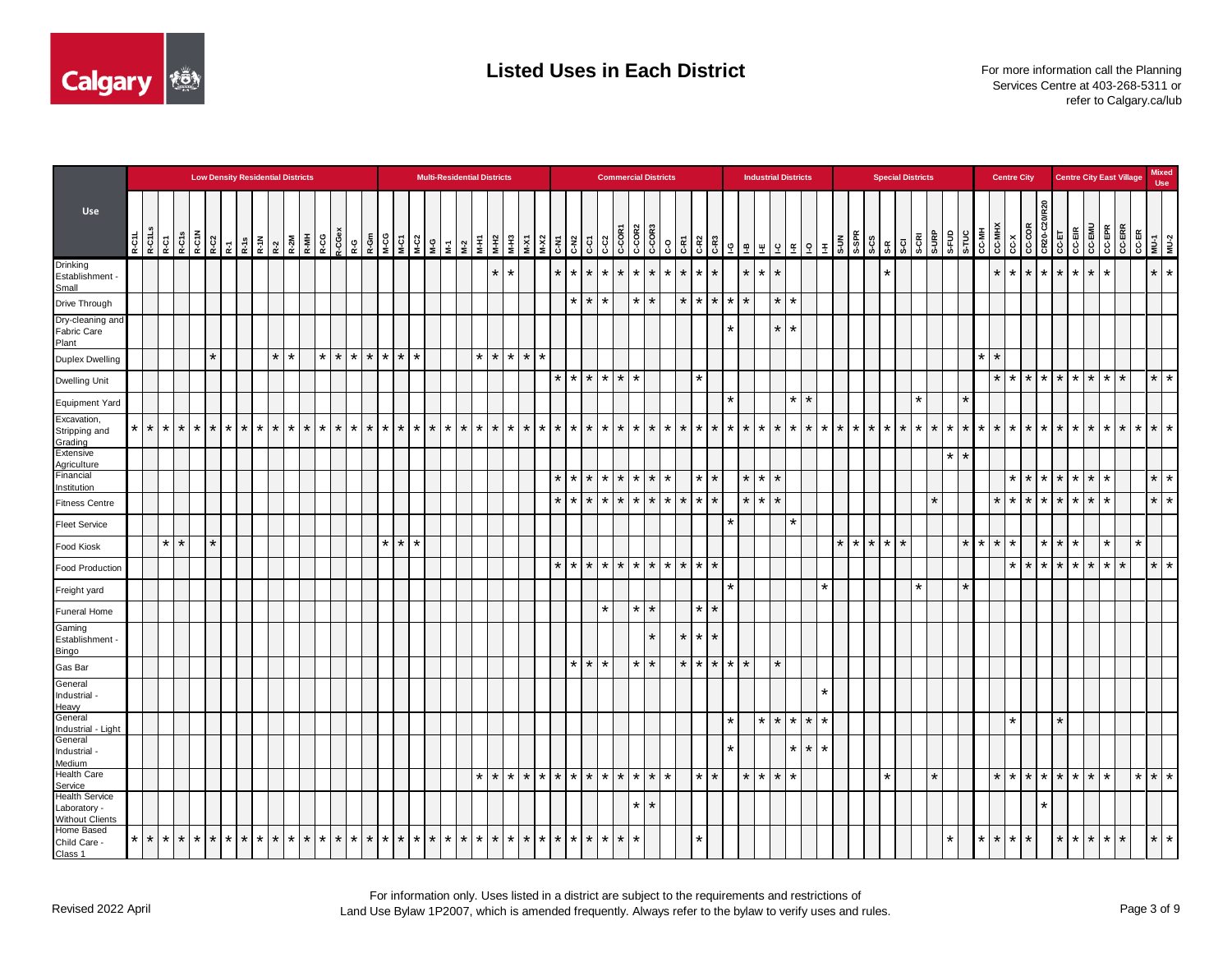

|                                                  |         |                   |                 |                        |                    |         | <b>Low Density Residential Districts</b> |           |                                      |                 |         |         |         |         |                 |         |                 |         |                 |                 |                 |         | <b>Multi-Residential Districts</b> |                 |         |         |                 |                                                                                                                                                                                                           |         |         | <b>Commercial Districts</b> |             |                 |         |                 |         |         |                 |                 |         |                   | <b>Industrial Districts</b> |         |                                                                                                                                                                                                                                                                                                                     |         |                 | <b>Special Districts</b> |         |                 |                |           |         |         |                 | <b>Centre City</b> |                                                                                                                                                                                                                                                                      |                 |           |         |                 |                  | <b>Centre City East Village</b> |                       | <b>Mixed</b><br><b>Use</b> |  |
|--------------------------------------------------|---------|-------------------|-----------------|------------------------|--------------------|---------|------------------------------------------|-----------|--------------------------------------|-----------------|---------|---------|---------|---------|-----------------|---------|-----------------|---------|-----------------|-----------------|-----------------|---------|------------------------------------|-----------------|---------|---------|-----------------|-----------------------------------------------------------------------------------------------------------------------------------------------------------------------------------------------------------|---------|---------|-----------------------------|-------------|-----------------|---------|-----------------|---------|---------|-----------------|-----------------|---------|-------------------|-----------------------------|---------|---------------------------------------------------------------------------------------------------------------------------------------------------------------------------------------------------------------------------------------------------------------------------------------------------------------------|---------|-----------------|--------------------------|---------|-----------------|----------------|-----------|---------|---------|-----------------|--------------------|----------------------------------------------------------------------------------------------------------------------------------------------------------------------------------------------------------------------------------------------------------------------|-----------------|-----------|---------|-----------------|------------------|---------------------------------|-----------------------|----------------------------|--|
| Use                                              |         | R-C1L.<br>R-C1L.S | R-C1            | R-C1N<br>R-C1N<br>R-C2 |                    |         | R-1s<br>$\overline{\mathbf{x}}$          |           | $R - 2$ $R - 2$ $R - 2M$ $R - M + 1$ |                 |         | R-CG    | t-CGe   | ę-g     | R-Gr            | ိုင္ပိ  | M-C1            |         |                 |                 |                 |         |                                    |                 | $M-X1$  |         |                 | $\begin{array}{c c c}\n\textbf{1} & \textbf{2} & \textbf{3} \\ \hline\n\textbf{2} & \textbf{3} & \textbf{5} \\ \textbf{3} & \textbf{4} & \textbf{5} \\ \textbf{5} & \textbf{6} & \textbf{6}\n\end{array}$ |         |         |                             |             |                 |         |                 |         |         |                 |                 | 뽀       |                   |                             |         | $\frac{1}{2}$ $\frac{1}{2}$ $\frac{1}{2}$ $\frac{1}{2}$ $\frac{1}{2}$ $\frac{1}{2}$ $\frac{1}{2}$ $\frac{1}{2}$ $\frac{1}{2}$ $\frac{1}{2}$ $\frac{1}{2}$ $\frac{1}{2}$ $\frac{1}{2}$ $\frac{1}{2}$ $\frac{1}{2}$ $\frac{1}{2}$ $\frac{1}{2}$ $\frac{1}{2}$ $\frac{1}{2}$ $\frac{1}{2}$ $\frac{1}{2}$ $\frac{1}{2}$ |         |                 | $5-7$                    | S-CRI   |                 | a-uRP<br>S-FUD |           | S-TUC   | CC-MH   | <b>CC-MHX</b>   |                    | $\begin{array}{ c c c c }\hline \text{C} & \text{OPE} & \text{OPE} & \text{OPE} \\ \hline \text{C} & \text{C} & \text{C} & \text{C} & \text{CPE} & \text{OSE} \\ \hline \text{C} & \text{C} & \text{C} & \text{CPE} & \text{CPE} & \text{OSE} \\ \hline \end{array}$ | ន្ល             |           |         | <b>CC-EMU</b>   | CC-EPR<br>CC-ERR |                                 | CC-ER<br>MU-1<br>MU-2 |                            |  |
| Home<br>Occupation -<br>Class 1                  | $\star$ | $\star$           | $\star$         | $\star$                | $\star$<br>$\star$ | $\star$ |                                          |           | $\star$                              |                 | $\star$ | $\star$ | $\star$ | $\star$ | $\star$         |         | $\star$         | $\star$ |                 |                 | $\star$         | $\star$ | $\star$                            | $\star$         | $\star$ |         | $\star$         | $\star$                                                                                                                                                                                                   | $\star$ | $\star$ |                             | $\star$     |                 |         |                 | ¥       |         |                 |                 |         |                   |                             |         |                                                                                                                                                                                                                                                                                                                     |         |                 | $\star$                  |         |                 | $\star$        |           | $\star$ |         | $\star$         | $\star$            | $\star$                                                                                                                                                                                                                                                              | $\star$ 1       | $\star$   | $\star$ | $\star$         | $\star$          | $\star$                         |                       | $\star$ $\star$            |  |
| Home<br>Occupation -<br>Class 2                  | $\star$ | $\star$           | $\star$         | $\star$                | $\star$<br>$\star$ | $\star$ | l *                                      | $\star$ 1 |                                      | $\star$ $\star$ | $\star$ | $\star$ | $\star$ | $\star$ | $\star$         | $\star$ | $\star$         |         | $*$ * * * *     |                 |                 |         | $*$ $*$ $*$                        |                 | $\star$ |         | $\star$ $\star$ | $\star$                                                                                                                                                                                                   | $\star$ | $\star$ | $\star$                     | $\star$     |                 |         |                 | *       |         |                 |                 |         |                   |                             |         |                                                                                                                                                                                                                                                                                                                     |         |                 | $^\star$                 |         |                 | $\star$        |           | $\star$ | $\star$ |                 | $*$ $*$ $*$        |                                                                                                                                                                                                                                                                      | $\star$ $\star$ |           | $\star$ | $\star$         | $\star$          | $\star$                         |                       | $\star$   $\star$          |  |
| Hospital                                         |         |                   |                 |                        |                    |         |                                          |           |                                      |                 |         |         |         |         |                 |         |                 |         |                 |                 |                 |         |                                    |                 |         |         |                 |                                                                                                                                                                                                           |         |         |                             |             |                 |         |                 |         |         |                 |                 |         |                   |                             |         |                                                                                                                                                                                                                                                                                                                     |         |                 | $\star$                  |         |                 |                |           |         |         |                 |                    |                                                                                                                                                                                                                                                                      |                 |           |         |                 |                  |                                 |                       |                            |  |
| Hotel                                            |         |                   |                 |                        |                    |         |                                          |           |                                      |                 |         |         |         |         |                 |         |                 |         |                 |                 |                 |         |                                    |                 |         |         |                 |                                                                                                                                                                                                           |         | $\star$ |                             |             | $\star$ $\star$ |         |                 | *       |         |                 | $\star$         |         |                   |                             |         |                                                                                                                                                                                                                                                                                                                     |         |                 |                          |         |                 |                |           |         |         |                 | $*$   $*$          |                                                                                                                                                                                                                                                                      |                 | $\star$   | $\star$ | $\star$         | $\star$          | $\star$                         |                       | $\star$   $\star$          |  |
| Indoor<br>Recreation<br>Facility                 |         |                   | $\star$         | $\star$                | $\star$            |         |                                          |           |                                      |                 |         |         |         |         |                 | $\star$ | $\star$         | $\star$ |                 |                 |                 |         |                                    |                 |         |         |                 |                                                                                                                                                                                                           | $\star$ | $\ast$  | $\star$                     | $\star$     | $\star$         | $\star$ | $\star$         | $\star$ | $\star$ |                 | $\star$         | $\star$ | $\star$           |                             |         |                                                                                                                                                                                                                                                                                                                     | $\star$ | $\star$         | $\star$                  |         | $\star$         |                |           |         |         | $\star$         | $\star$ $\star$    |                                                                                                                                                                                                                                                                      | $\star$         | $\star$   | $\star$ | $\star$         | $\star$          | $\star$                         |                       | $\star$   $\star$          |  |
| Information and<br>Service Provider              |         |                   |                 |                        |                    |         |                                          |           |                                      |                 |         |         |         |         |                 |         |                 |         |                 |                 |                 |         |                                    | $\star$ $\star$ | $\star$ | $\star$ |                 | $\star$                                                                                                                                                                                                   | $\star$ | $\star$ | $\star$                     |             | $\star$ $\star$ | $\star$ |                 | *       | $\star$ |                 | $\star$         | $\star$ | $\star$   $\star$ |                             |         |                                                                                                                                                                                                                                                                                                                     |         |                 |                          | $\star$ | $\star$         |                |           |         |         |                 | $*$ $*$            |                                                                                                                                                                                                                                                                      | $\star$         | $\star$   | $\star$ | $\star$         | $\star$          |                                 |                       | $*$   $*$                  |  |
| Instructional<br>Facility                        |         |                   |                 |                        |                    |         |                                          |           |                                      |                 |         |         |         |         |                 |         |                 |         |                 |                 |                 |         |                                    |                 |         |         | $\star$         | $\star$                                                                                                                                                                                                   | $\star$ | $\star$ | $\star$                     |             | $\star$ $\star$ | $\star$ |                 | $\star$ | $\star$ | $\star$         | $\star$         | $\star$ | $\star$   $\star$ |                             |         |                                                                                                                                                                                                                                                                                                                     |         |                 | $\star$                  | $\star$ | $\star$         |                |           |         |         | $\star$         | $\star$ $\star$    |                                                                                                                                                                                                                                                                      | $\star$         | $\star$   | $\star$ | $\star$         | $\star$          |                                 |                       | $\star$   $\star$          |  |
| <b>Interim Uses</b>                              |         |                   |                 |                        |                    |         |                                          |           |                                      |                 |         |         |         |         |                 |         |                 |         |                 |                 |                 |         | $*$ $*$ $*$                        |                 | $\star$ | $\star$ | $\star$         | $\star$                                                                                                                                                                                                   | $\star$ | $\star$ |                             | $*$ $*$ $*$ |                 |         | $\star$ $\star$ | $\star$ | $\star$ |                 | $\star$         | $\star$ | $\star$           |                             |         |                                                                                                                                                                                                                                                                                                                     |         |                 |                          |         |                 |                |           |         |         |                 | $*$ $*$ $*$        |                                                                                                                                                                                                                                                                      | $\star$         | $\star$   | $\star$ | $\star$         | $\star$          |                                 |                       | $\star$ $\star$            |  |
| Kennel                                           |         |                   |                 |                        |                    |         |                                          |           |                                      |                 |         |         |         |         |                 |         |                 |         |                 |                 |                 |         |                                    |                 |         |         |                 |                                                                                                                                                                                                           |         |         | $\star$                     |             | $*$   $*$       |         |                 |         |         | $\star$         |                 |         |                   | $\star$                     |         |                                                                                                                                                                                                                                                                                                                     |         |                 |                          |         |                 |                |           |         |         |                 | $\star$   $\star$  |                                                                                                                                                                                                                                                                      | $\star$         | $\star$   |         | $\star$         |                  |                                 |                       | $\star$ $\star$            |  |
| Large Vehicle<br>and Equipment                   |         |                   |                 |                        |                    |         |                                          |           |                                      |                 |         |         |         |         |                 |         |                 |         |                 |                 |                 |         |                                    |                 |         |         |                 |                                                                                                                                                                                                           |         |         |                             |             |                 |         |                 |         |         | $\star$         |                 |         | $\star$           |                             |         |                                                                                                                                                                                                                                                                                                                     |         |                 |                          |         |                 |                |           |         |         |                 |                    |                                                                                                                                                                                                                                                                      |                 |           |         |                 |                  |                                 |                       |                            |  |
| Sales<br>Large Vehicle                           |         |                   |                 |                        |                    |         |                                          |           |                                      |                 |         |         |         |         |                 |         |                 |         |                 |                 |                 |         |                                    |                 |         |         |                 |                                                                                                                                                                                                           |         |         |                             |             |                 |         |                 |         |         | $\star$         |                 |         | $\star$   $\star$ |                             |         |                                                                                                                                                                                                                                                                                                                     |         |                 |                          |         |                 |                |           |         |         |                 |                    |                                                                                                                                                                                                                                                                      |                 |           |         |                 |                  |                                 |                       |                            |  |
| Service<br>Large Vehicle                         |         |                   |                 |                        |                    |         |                                          |           |                                      |                 |         |         |         |         |                 |         |                 |         |                 |                 |                 |         |                                    |                 |         |         |                 |                                                                                                                                                                                                           |         |         |                             |             |                 |         |                 |         |         | $\star$         |                 |         | $\star$ $\star$   |                             |         |                                                                                                                                                                                                                                                                                                                     |         |                 |                          |         |                 |                |           |         |         |                 |                    |                                                                                                                                                                                                                                                                      |                 |           |         |                 |                  |                                 |                       |                            |  |
| Wash<br>Library                                  |         |                   | $\star$         | $\star$                | $\star$            |         |                                          |           |                                      |                 |         |         |         |         |                 |         | $\star$         | $\star$ |                 |                 |                 |         |                                    |                 |         |         |                 |                                                                                                                                                                                                           | $\star$ | $\star$ |                             |             | $*$   $*$       |         |                 | ¥       |         |                 | $\star$         |         |                   |                             |         |                                                                                                                                                                                                                                                                                                                     |         | $\star$         | $\star$<br>$\star$       |         |                 |                |           |         |         |                 | $\star$   $\star$  |                                                                                                                                                                                                                                                                      |                 | $\star$   |         |                 |                  |                                 |                       | $*$   $*$                  |  |
| <b>Liquor Store</b>                              |         |                   |                 |                        |                    |         |                                          |           |                                      |                 |         |         |         |         |                 |         |                 |         |                 |                 |                 |         |                                    |                 |         |         | $\star$         | $\star$                                                                                                                                                                                                   | $\star$ | $\star$ |                             | $*$ $*$ $*$ |                 |         | $\star$         | $\star$ | $\star$ |                 |                 | $\star$ | $\star$           |                             |         |                                                                                                                                                                                                                                                                                                                     |         |                 |                          |         |                 |                |           |         |         |                 | $*$ $*$            |                                                                                                                                                                                                                                                                      | $\star$         | $\star$   | $\star$ | $\star$ $\star$ |                  |                                 |                       | $*$ $*$                    |  |
| Live Work Unit                                   |         |                   |                 |                        |                    |         |                                          |           |                                      |                 |         |         |         |         |                 |         | $\star$ $\star$ |         | $*$ * * * *     |                 |                 |         | $*$ $*$ $*$                        |                 | $\star$ |         |                 | $*$ * * *                                                                                                                                                                                                 |         | $\star$ |                             | $*$   $*$   |                 |         |                 | ¥       |         |                 |                 |         |                   |                             |         |                                                                                                                                                                                                                                                                                                                     |         |                 |                          |         |                 |                |           |         | $\star$ |                 | $*$ $*$ $*$        |                                                                                                                                                                                                                                                                      | $\star$         | $\star$   | $\star$ | $\star$         | $\star$          |                                 |                       | $*$   $*$                  |  |
| Manufactured<br>Home                             |         |                   |                 |                        |                    |         |                                          |           |                                      |                 | $\star$ |         |         |         |                 |         |                 |         |                 |                 |                 |         |                                    |                 |         |         |                 |                                                                                                                                                                                                           |         |         |                             |             |                 |         |                 |         |         |                 |                 |         |                   |                             |         |                                                                                                                                                                                                                                                                                                                     |         |                 |                          |         |                 | $\star$        |           |         |         |                 |                    |                                                                                                                                                                                                                                                                      |                 |           |         |                 |                  |                                 |                       |                            |  |
| Manufactured                                     |         |                   |                 |                        |                    |         |                                          |           |                                      |                 |         |         |         |         |                 |         |                 |         |                 |                 |                 |         |                                    |                 |         |         |                 |                                                                                                                                                                                                           |         |         |                             |             |                 |         |                 |         |         |                 |                 |         |                   |                             |         |                                                                                                                                                                                                                                                                                                                     |         |                 |                          |         |                 |                |           |         |         |                 |                    |                                                                                                                                                                                                                                                                      |                 |           |         |                 |                  |                                 |                       |                            |  |
| Home Park<br><b>Military Base</b>                |         |                   |                 |                        |                    |         |                                          |           |                                      |                 |         |         |         |         |                 |         |                 |         |                 |                 |                 |         |                                    |                 |         |         |                 |                                                                                                                                                                                                           |         |         |                             |             |                 |         |                 |         |         |                 |                 |         |                   |                             |         |                                                                                                                                                                                                                                                                                                                     |         |                 |                          | $\star$ |                 |                |           |         |         |                 |                    |                                                                                                                                                                                                                                                                      |                 |           |         |                 |                  |                                 |                       |                            |  |
| <b>Motion Picture</b>                            | $\star$ | $\star$           | $\mathbf{r}$    | $\star$                | $\star$<br>$\star$ |         | $\star$                                  |           | $\star$ $\star$                      | $\star$         | $\star$ | $\star$ | $\star$ |         | $\star$ $\star$ | $\star$ | $\star$         |         | $\star$ $\star$ |                 | $\star$ $\star$ |         | $*$ $*$ $*$                        |                 | $\star$ | $\star$ | $\star$         | $\star$                                                                                                                                                                                                   | $\star$ | $\star$ |                             | $*$ $*$ $*$ |                 |         | $*$ *           | $\star$ | $\star$ | $\star$ $\star$ |                 | $\star$ | $*$ *             |                             | $*$ $*$ |                                                                                                                                                                                                                                                                                                                     | $*$ $*$ |                 | $\star$<br>$\star$       |         | $\star$ $\star$ |                | $*$   $*$ |         | $\star$ |                 | $*$ $*$ $*$        |                                                                                                                                                                                                                                                                      | $\star$         | $*$   $*$ |         | $\star$         | $*$ *            |                                 | $*$ $*$ $*$           |                            |  |
| <b>Filming Location</b><br><b>Motion Picture</b> |         |                   |                 |                        |                    |         |                                          |           |                                      |                 |         |         |         |         |                 |         |                 |         |                 |                 |                 |         |                                    |                 |         |         |                 |                                                                                                                                                                                                           |         |         |                             |             |                 |         |                 |         |         |                 | $\star$ $\star$ |         |                   | $\star$                     |         |                                                                                                                                                                                                                                                                                                                     |         |                 |                          |         |                 |                |           |         |         |                 |                    |                                                                                                                                                                                                                                                                      |                 |           |         |                 |                  |                                 |                       |                            |  |
| Production<br>Facility                           |         |                   |                 |                        |                    |         |                                          |           |                                      |                 |         |         |         |         |                 |         |                 |         |                 |                 |                 |         |                                    |                 |         |         |                 |                                                                                                                                                                                                           |         |         |                             |             |                 |         |                 |         |         |                 |                 |         |                   |                             |         |                                                                                                                                                                                                                                                                                                                     |         |                 |                          |         |                 |                |           |         |         |                 |                    |                                                                                                                                                                                                                                                                      |                 |           |         |                 |                  |                                 |                       |                            |  |
| Multi-Residential<br>Development                 |         |                   |                 |                        |                    |         |                                          |           |                                      |                 |         |         |         |         |                 | $\star$ | $\star$         |         |                 |                 |                 |         | * * * * * * * *                    |                 | $\star$ | $\star$ |                 |                                                                                                                                                                                                           |         |         |                             |             |                 |         |                 |         |         |                 |                 |         |                   |                             |         |                                                                                                                                                                                                                                                                                                                     |         |                 | $\star$                  |         |                 |                |           |         | $\star$ | $\star$ $\star$ |                    |                                                                                                                                                                                                                                                                      |                 |           |         |                 |                  |                                 |                       |                            |  |
| Multi-Residential<br>Development -<br>Minor      |         |                   |                 |                        |                    |         |                                          |           |                                      |                 |         |         |         |         |                 |         |                 |         |                 | $\star$ $\star$ | $\star$         |         |                                    |                 |         |         |                 |                                                                                                                                                                                                           |         |         |                             |             |                 |         |                 |         |         |                 |                 |         |                   |                             |         |                                                                                                                                                                                                                                                                                                                     |         |                 |                          |         |                 |                |           |         |         |                 |                    |                                                                                                                                                                                                                                                                      |                 |           |         |                 |                  |                                 |                       |                            |  |
| <b>Municipal Works</b>                           |         |                   |                 |                        |                    |         |                                          |           |                                      |                 |         |         |         |         |                 |         |                 |         |                 |                 |                 |         |                                    |                 |         |         |                 |                                                                                                                                                                                                           |         |         |                             |             |                 |         |                 |         |         | $\star$         |                 |         |                   |                             |         |                                                                                                                                                                                                                                                                                                                     |         |                 |                          | $\star$ |                 |                |           | $\star$ |         |                 |                    |                                                                                                                                                                                                                                                                      |                 |           |         |                 |                  |                                 |                       |                            |  |
| Depot<br>Museum                                  |         |                   | $\star$ $\star$ |                        | $\star$            |         |                                          |           |                                      |                 |         |         |         |         |                 | $\star$ | $\star$         | $\star$ |                 |                 |                 |         |                                    |                 |         |         |                 |                                                                                                                                                                                                           | $\star$ |         | $*$ * * *                   |             |                 |         |                 | *       | $\star$ |                 |                 |         |                   |                             |         | $\star$                                                                                                                                                                                                                                                                                                             |         | $\star$ $\star$ | $\star$                  |         |                 |                |           |         | $\star$ | $\star$         |                    | $\star$                                                                                                                                                                                                                                                              | $\star$         | $\star$   | ¥       | $\star$         |                  |                                 |                       | $\star$                    |  |

For information only. Uses listed in a district are subject to the requirements and restrictions of Land Use Bylaw 1P2007, which is amended frequently. Always refer to the bylaw to verify uses and rules.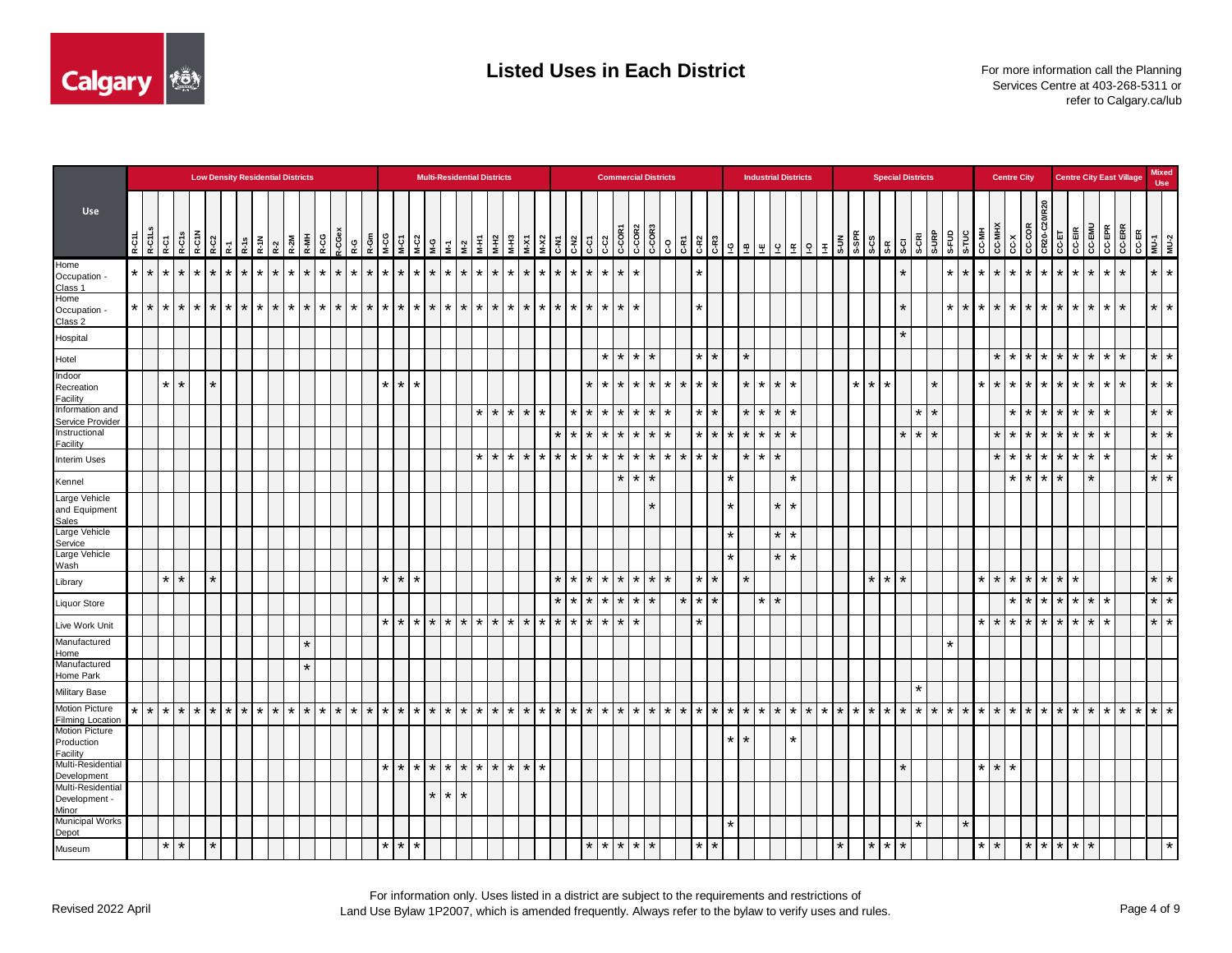

|                                           |                 |         |                    |         | <b>Low Density Residential Districts</b> |         |          |               |                     |                    |                 |         |             |         |                   |                 |         | <b>Multi-Residential Districts</b>                                                                                                                                                                                                                                                                                                     |         |                 |                   |         |                    |                    |         |         |                 |         | <b>Commercial Districts</b>                                                                                                        |                 |                    |                    |                                           |                 |                   | <b>Industrial Districts</b> |                   |               |         |                                | <b>Special Districts</b> |         |         |         |         |         |                                                                                                                                      | <b>Centre City</b> |                 |                      |                                                  |                 |         | <b>Centre City East Village</b> |             | <b>Mixed</b><br><b>Use</b> |
|-------------------------------------------|-----------------|---------|--------------------|---------|------------------------------------------|---------|----------|---------------|---------------------|--------------------|-----------------|---------|-------------|---------|-------------------|-----------------|---------|----------------------------------------------------------------------------------------------------------------------------------------------------------------------------------------------------------------------------------------------------------------------------------------------------------------------------------------|---------|-----------------|-------------------|---------|--------------------|--------------------|---------|---------|-----------------|---------|------------------------------------------------------------------------------------------------------------------------------------|-----------------|--------------------|--------------------|-------------------------------------------|-----------------|-------------------|-----------------------------|-------------------|---------------|---------|--------------------------------|--------------------------|---------|---------|---------|---------|---------|--------------------------------------------------------------------------------------------------------------------------------------|--------------------|-----------------|----------------------|--------------------------------------------------|-----------------|---------|---------------------------------|-------------|----------------------------|
| <b>Use</b>                                | R-C1L<br>R-C1Ls |         | R-C1s<br>R-C1      | R-C1N   | R-C <sub>2</sub>                         | 줎       | R-1s     | R-1N          | R-2<br>R-2M<br>R-MH | R-CG               | $-CGe$          | R-G     |             |         |                   |                 |         | $R = \begin{bmatrix} 1 & 1 & 1 \\ 1 & 1 & 1 \\ 1 & 1 & 1 \\ 1 & 1 & 1 \\ 1 & 1 & 1 \\ 1 & 1 & 1 \\ 1 & 1 & 1 \\ 1 & 1 & 1 \\ 1 & 1 & 1 \\ 1 & 1 & 1 \\ 1 & 1 & 1 \\ 1 & 1 & 1 \\ 1 & 1 & 1 \\ 1 & 1 & 1 \\ 1 & 1 & 1 \\ 1 & 1 & 1 \\ 1 & 1 & 1 \\ 1 & 1 & 1 \\ 1 & 1 & 1 \\ 1 & 1 & 1 \\ 1 & 1 & 1 \\ 1 & 1 & 1 \\ 1 & 1 & 1 \\ 1 & 1$ |         |                 | M-H3<br>M-X1      |         | $M-X2$             | C-N <sub>2</sub>   | င့်     | C-C2    | C-COR1          |         | $\begin{array}{ c c c }\hline & & & & & & \\ \hline 0.0080 & & & & & \\ 0.0080 & & & & & \\ 0.000 & & & & & \\ \hline \end{array}$ |                 |                    |                    | $\frac{2}{5}$ $\frac{9}{5}$ $\frac{9}{5}$ | 뿦               | $\overline{a}$    | Ι£                          | $9$ $\pm$         | $\frac{5}{3}$ |         | $\frac{35}{36}$ $\frac{3}{16}$ | S-CI                     | S-CRI   | S-URP   | S-FUD   |         |         | $\begin{array}{c c}\n\hline\n\text{G-MH} \\ \hline\n\text{G-MH} \\ \hline\n\text{G-MH} \\ \hline\n\text{G-N} \\ \hline\n\end{array}$ |                    |                 |                      | CCCOR<br>CR20-CZ<br>CC-EIR<br>CC-EINU<br>CC-EINU |                 | CC-EPR  | <b>CCERR</b>                    |             | CC-ER<br>MU-1<br>MU-2      |
| Natural Area                              |                 |         |                    |         |                                          |         |          |               |                     |                    |                 |         |             |         |                   |                 |         |                                                                                                                                                                                                                                                                                                                                        |         |                 |                   |         |                    |                    |         |         |                 |         |                                                                                                                                    |                 |                    |                    |                                           |                 |                   |                             |                   | $\star$       | $\star$ | $\star$ $\star$                | $\star$                  | $\star$ | $\star$ |         |         |         |                                                                                                                                      |                    |                 |                      |                                                  |                 |         |                                 |             |                            |
| Night Club                                |                 |         |                    |         |                                          |         |          |               |                     |                    |                 |         |             |         |                   |                 |         |                                                                                                                                                                                                                                                                                                                                        |         |                 |                   |         |                    |                    |         |         |                 |         | $\star$                                                                                                                            |                 | $\star$<br>$\star$ |                    |                                           |                 |                   |                             |                   |               |         |                                |                          |         |         |         |         |         |                                                                                                                                      | $\star$            |                 | $\star$              | $\star$                                          |                 |         |                                 |             |                            |
| Office                                    |                 |         |                    |         |                                          |         |          |               |                     |                    |                 |         |             |         |                   |                 |         |                                                                                                                                                                                                                                                                                                                                        |         | *               | $\star$           | $\star$ | $\star$<br>$\star$ | $\star$            | $\star$ | $\star$ | $\star$         | $\star$ | $\star$ $\star$                                                                                                                    |                 | $\star$            | $\star$<br>$\star$ | $\star$                                   | $\star$         | $\star$           | $\star$                     |                   |               |         |                                |                          | ¥       | $\star$ |         |         |         | $\star$                                                                                                                              | ∣∗                 | $\star$         | $\star$ $\star$      | $\star$                                          | $\star$         | $\ast$  |                                 | $\star$     | $\star$                    |
| Outdoor Café                              |                 |         |                    |         |                                          |         |          |               |                     |                    |                 |         |             |         |                   |                 |         |                                                                                                                                                                                                                                                                                                                                        | $\star$ | $\star$         | $\star$           | $\star$ | $\star$<br>$\star$ | $\star$            | $\star$ | $\star$ | $\star$         |         | $*$ $*$ $*$ $*$                                                                                                                    |                 | $\star$<br>$\star$ | $\star$            | $\star$                                   | $\star$         | $\star$           | $\star$                     |                   |               |         | $\star$                        |                          |         | $\star$ |         |         |         | $\star$   $\star$                                                                                                                    |                    | $\star$         | $\star$   $\star$    | $\star$                                          | $\star$         | $\star$ | $\star$                         | $*$ $*$ $*$ |                            |
| Outdoor<br>Recreation Area                |                 |         | $\star$<br>$\star$ |         | $\star$                                  |         |          |               |                     |                    |                 |         |             | $\star$ | $\star$   $\star$ |                 |         |                                                                                                                                                                                                                                                                                                                                        |         |                 |                   |         |                    |                    |         |         |                 |         |                                                                                                                                    |                 |                    |                    |                                           |                 |                   |                             |                   |               | $\star$ | $\star$<br>$\star$             |                          | $\star$ |         | $\star$ | $\star$ | $\star$ | $\star$                                                                                                                              |                    |                 | $\ddot{\phantom{1}}$ |                                                  |                 |         |                                 |             |                            |
| Park                                      | $*$ $*$         |         | $\ast$<br>$\star$  | $\star$ | $\star$                                  | $\star$ | <b>+</b> | $*$ $*$ $*$   |                     | $\star$<br>$\star$ | $\star$         | $\star$ | $\star$     | $\star$ | $\star$           | $\star$         | $\star$ | $*$ $*$ $*$                                                                                                                                                                                                                                                                                                                            |         | $\star$         | $\star$           | $\star$ | $\star$            | $\star$<br>$\star$ | $\star$ |         | $*$ *           |         | $*$ $*$ $*$ $*$ $*$                                                                                                                |                 | $\star$<br>$\star$ | $\star$            | $\star$                                   | $\star$         | $\star$           | $\star$                     | $\star$           |               | $\star$ | $\star$<br>$\star$             | $\star$                  | $\star$ | $\star$ |         |         | $\star$ |                                                                                                                                      | $*$ * * * * *      |                 |                      |                                                  | $*$ $*$ $*$     |         | $\ast$                          | $*$ $*$     |                            |
| Park<br>Maintenance<br>Facility - Large   |                 |         | $\star$<br>$\star$ |         | $\star$                                  |         |          |               |                     |                    |                 |         |             | $\star$ | $*$   $*$         |                 |         |                                                                                                                                                                                                                                                                                                                                        |         |                 |                   |         |                    |                    |         |         |                 |         |                                                                                                                                    |                 |                    |                    |                                           |                 |                   |                             |                   |               |         | $\star$<br>$\star$             |                          |         |         |         |         | $\star$ | $\star$                                                                                                                              |                    |                 |                      |                                                  |                 |         |                                 |             |                            |
| Park<br>Maintenance<br>Facility - Small   |                 |         | $\star$<br>$\star$ |         | $\star$                                  |         |          |               |                     |                    |                 |         |             | $\star$ | $\star$   $\star$ |                 |         |                                                                                                                                                                                                                                                                                                                                        |         |                 |                   |         |                    |                    |         |         |                 |         |                                                                                                                                    |                 |                    |                    |                                           |                 |                   |                             |                   | $\star$       | $\star$ | $\star$<br>$\star$             |                          |         |         |         | $\star$ | $\star$ | $\star$                                                                                                                              |                    |                 | $\star$              |                                                  |                 |         |                                 |             |                            |
| Parking Lot -<br>Grade                    |                 |         |                    |         |                                          |         |          |               |                     |                    |                 |         |             |         |                   |                 |         |                                                                                                                                                                                                                                                                                                                                        |         |                 |                   |         |                    |                    |         |         | $*$ $*$ $*$     |         | $\star$ $\star$                                                                                                                    |                 | $*$ * *            | $\star$            | $\star$                                   |                 |                   | $\star$                     |                   |               |         |                                |                          | $\star$ |         |         | $\star$ |         |                                                                                                                                      |                    | $\star$         |                      | $*$ * * * * *                                    |                 |         |                                 |             |                            |
| Parking Lot -<br>Grade<br>(temporary)     |                 |         |                    |         |                                          |         |          |               |                     |                    |                 |         |             |         |                   |                 |         |                                                                                                                                                                                                                                                                                                                                        |         |                 |                   |         |                    |                    |         |         |                 |         |                                                                                                                                    |                 |                    |                    |                                           |                 |                   |                             |                   |               |         |                                |                          |         |         |         |         |         |                                                                                                                                      |                    |                 |                      | ¥                                                |                 |         |                                 |             |                            |
| Parking Lot -<br>Structure                |                 |         |                    |         |                                          |         |          |               |                     |                    |                 |         |             |         |                   |                 |         |                                                                                                                                                                                                                                                                                                                                        |         |                 |                   |         |                    |                    |         |         | $\star$ $\star$ |         | $\star$   $\star$                                                                                                                  | $\star$ $\star$ | $\star$            | $\star$            | $\star$                                   |                 |                   | $\star$                     |                   |               |         |                                |                          | $\star$ |         |         |         |         |                                                                                                                                      |                    | $*$ $*$ $*$     |                      | $\star$                                          |                 |         |                                 |             | $\star$ $\star$            |
| Pawn Shop                                 |                 |         |                    |         |                                          |         |          |               |                     |                    |                 |         |             |         |                   |                 |         |                                                                                                                                                                                                                                                                                                                                        |         |                 |                   |         |                    |                    |         | $\star$ | $\star$         |         | $\star$   $\star$                                                                                                                  |                 | ¥<br>$\star$       |                    |                                           | $\star$         | ÷                 |                             |                   |               |         |                                |                          |         |         |         |         |         |                                                                                                                                      |                    | $\star$         | $\star$              |                                                  |                 |         |                                 |             | $\star$                    |
| Payday Loan                               |                 |         |                    |         |                                          |         |          |               |                     |                    |                 |         |             |         |                   |                 |         |                                                                                                                                                                                                                                                                                                                                        |         |                 |                   |         |                    | $\star$            | $\star$ |         | $\star$ $\star$ |         | $*$ $*$ $*$                                                                                                                        |                 | $\star$<br>$\star$ |                    |                                           | $*$ * * *       |                   |                             |                   |               |         |                                |                          |         |         |         |         |         |                                                                                                                                      | $\star$            | $\star$ $\star$ |                      |                                                  |                 |         |                                 |             | $\star$                    |
| Performing Arts<br>Centre                 |                 |         |                    |         |                                          |         |          |               |                     |                    |                 |         |             |         |                   |                 |         |                                                                                                                                                                                                                                                                                                                                        |         |                 |                   |         |                    |                    |         | $\star$ |                 | ÷       | $\star$                                                                                                                            |                 | $\star$<br>$\ast$  |                    |                                           |                 |                   |                             |                   |               |         | $\star$                        | $\star$                  |         |         |         |         |         |                                                                                                                                      | $\star$            |                 | $*$   $*$            | *                                                |                 |         |                                 |             | $\star$                    |
| Pet Care Service                          |                 |         |                    |         |                                          |         |          |               |                     |                    |                 |         |             |         |                   |                 |         |                                                                                                                                                                                                                                                                                                                                        |         |                 |                   |         | $\star$            | $\star$            | $\star$ |         | $*$ *           |         | $*$ $*$ $*$                                                                                                                        |                 | $\star$            | $\star$<br>$\star$ |                                           | $\star$         | $\star$           | $\star$                     |                   |               |         |                                |                          |         |         |         |         |         |                                                                                                                                      | $\ast$             |                 |                      | $*$ $*$ $*$ $*$ $*$ $*$                          |                 |         |                                 | $\star$     | $\star$                    |
| Place of Worship<br>- Large               |                 |         | $\star$<br>$\star$ |         | $\star$                                  |         |          |               |                     |                    |                 |         |             | $\star$ | $\star$           | $\mathbf{\ast}$ |         |                                                                                                                                                                                                                                                                                                                                        |         |                 |                   |         |                    | $\star$            |         |         |                 |         |                                                                                                                                    |                 |                    |                    |                                           | $\ast$          |                   |                             |                   |               |         |                                |                          |         |         |         |         | $\star$ |                                                                                                                                      |                    |                 |                      |                                                  |                 |         |                                 |             |                            |
| Place of Worship<br>Medium                |                 |         | $\star$<br>$\star$ |         | $\star$                                  |         |          |               |                     |                    |                 |         |             | $\star$ | $\star$           | $\star$         | $\star$ | $*$ $*$ $*$                                                                                                                                                                                                                                                                                                                            |         | $\star$         | $\star$   $\star$ |         | $\star$            | $\star$            |         |         |                 | $\star$ |                                                                                                                                    |                 | $\star$<br>$\star$ |                    |                                           |                 |                   |                             |                   |               |         |                                | $\star$                  |         |         |         |         | $\star$ | $\star$                                                                                                                              |                    |                 | $\star$              |                                                  |                 |         |                                 |             | $\star$   $\star$          |
| Place of Worship<br>- Small               | $\star$         | $\star$ | $*$   $*$          | $\star$ | $\star$                                  | $\star$ | $\star$  | $\star$       | $*$ *               |                    | $\star$ $\star$ | $\star$ |             | $*$ $*$ | $\star$   $\star$ |                 |         | $*$ $*$ $*$ $*$                                                                                                                                                                                                                                                                                                                        |         | $\star$         | $\star$           | $\star$ | $\star$<br>$\star$ | $\star$            | $\star$ | $\star$ | $\star$         | $\star$ | $\star$                                                                                                                            |                 | $\star$<br>$\star$ |                    |                                           |                 |                   |                             |                   |               |         |                                |                          |         |         |         |         | $\star$ | $\star$ $\star$                                                                                                                      |                    | $\star$         | $\star$ $\star$      | $\star$                                          | $\star$ $\star$ |         |                                 | $\star$     | $\star$                    |
| Pop-Up                                    |                 |         |                    |         |                                          |         |          |               |                     |                    |                 |         |             |         |                   |                 |         |                                                                                                                                                                                                                                                                                                                                        |         |                 | $\star$           | $\star$ | $\star$<br>$\star$ | $\star$            | $\star$ | $\star$ | $\star$         |         | $*$ $*$ $*$                                                                                                                        |                 | $\star$            | $\star$<br>$\star$ | $\star$                                   | $\star$         | $\star$           | $\star$                     |                   |               |         |                                |                          |         |         |         |         |         | $\star$                                                                                                                              | ∗                  | $\star$         | $\star$   $\star$    | $\star$                                          | $\star$         | $\star$ |                                 | $\star$     | $\star$                    |
| Post-secondary<br>Learning<br>Institution |                 |         |                    |         |                                          |         |          |               |                     |                    |                 |         |             |         |                   |                 |         |                                                                                                                                                                                                                                                                                                                                        |         |                 |                   |         |                    |                    |         |         | $\star$ $\star$ |         | $*$ $*$ $*$                                                                                                                        |                 | $\star$<br>$\star$ |                    | $\star$                                   |                 |                   |                             |                   |               |         |                                |                          |         |         |         |         |         |                                                                                                                                      | $\star$            | $*$ $*$ $*$     |                      | $\star$ $\star$                                  |                 |         |                                 |             | $\star$ $\star$            |
| Power<br>Generation<br>Facility - Medium  |                 |         |                    |         |                                          |         |          |               |                     |                    |                 |         |             |         |                   |                 |         |                                                                                                                                                                                                                                                                                                                                        |         |                 |                   |         |                    |                    |         | $\star$ |                 |         | $*$ $*$ $*$                                                                                                                        |                 | $\star$<br>$\star$ | $\star$            |                                           | $\star$ $\star$ |                   | $\star$ $\star$             | $\star$   $\star$ |               |         | $\star$                        | $\star$                  | $\star$ | $\star$ | $\star$ | $\star$ |         |                                                                                                                                      |                    |                 |                      |                                                  |                 |         |                                 |             |                            |
| Power<br>Generation<br>Facility - Small   |                 |         | * * * * * * * *    |         |                                          |         |          | $*$ * * * * * |                     | $*$ $*$ $*$        |                 |         | $*$ $*$ $*$ |         |                   |                 |         | * * * * * * * *                                                                                                                                                                                                                                                                                                                        |         | $\star$         | $\star$           | $\star$ | $\star$<br>$\star$ | $\star$            |         |         |                 |         | * * * * * * * * * * *                                                                                                              |                 | $\star$            |                    | $\star$ $\star$                           | $\star$         |                   | $\star$ $\star$             | $*$ $*$ $*$       |               | $\star$ |                                | $*$ * *                  | $\star$ | $\star$ | $\star$ | $\star$ | $\star$ |                                                                                                                                      | $*$ * * * * *      |                 |                      | $\star$                                          | $\star$         | $\star$ | $\star$                         |             | $*$ $*$ $*$                |
| Print Centre                              |                 |         |                    |         |                                          |         |          |               |                     |                    |                 |         |             |         |                   |                 |         |                                                                                                                                                                                                                                                                                                                                        |         | $*$ $*$ $*$ $*$ |                   |         |                    | $*$ $*$            |         |         |                 |         | $*$ * * * * * *                                                                                                                    |                 |                    |                    | $*$ $*$ $*$ $*$ $*$                       |                 | $\star$   $\star$ |                             |                   |               |         |                                |                          |         |         |         |         |         |                                                                                                                                      |                    |                 |                      | * * * * * * * * *                                |                 | $\star$ |                                 | $\star$     | $\star$                    |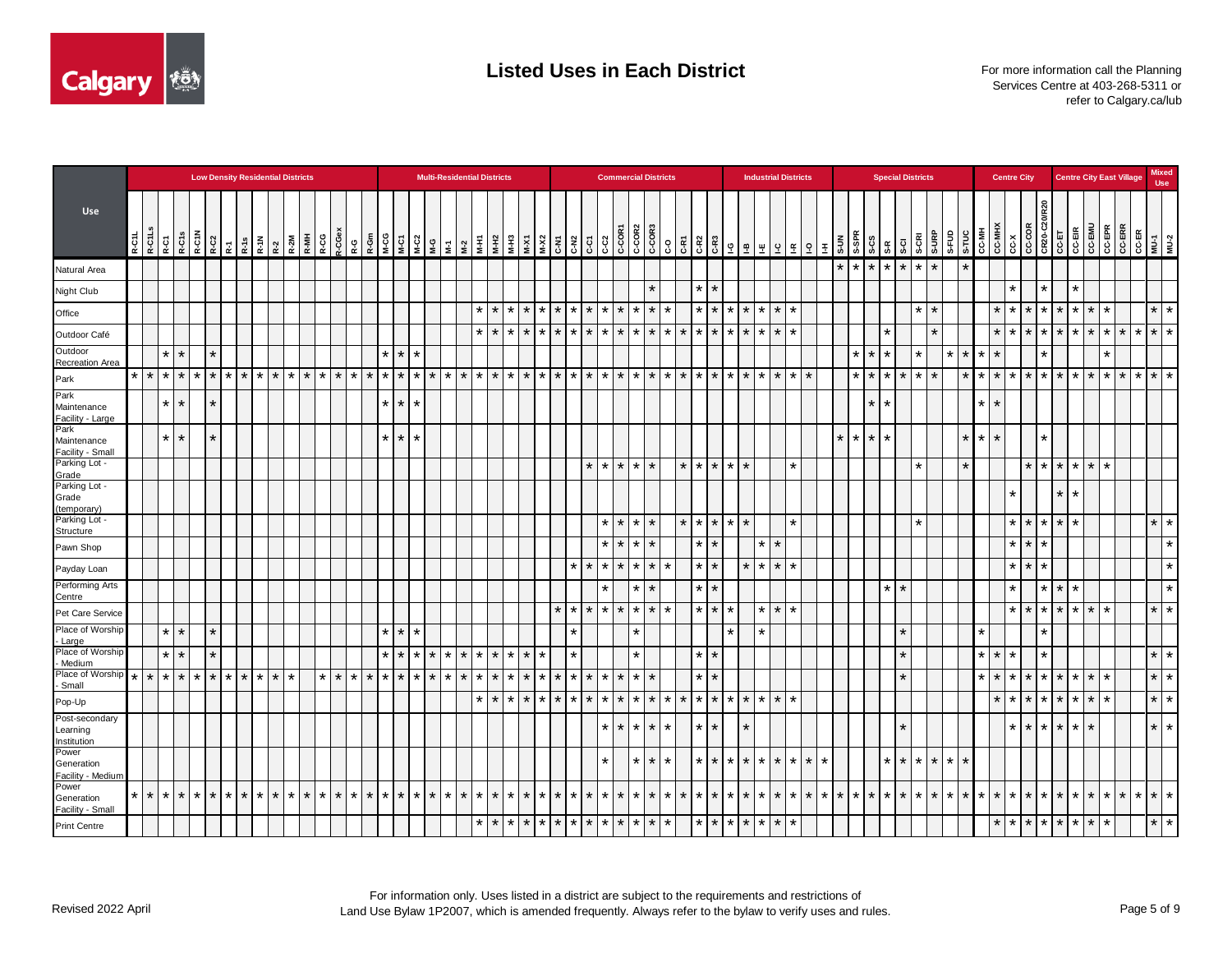

|                                                                                  |                             |         |                   | <b>Low Density Residential Districts</b>                                                                                                |         |                 |             |         |         |                                                                                                                       |         |         |                    |         |         |         |                   | <b>Multi-Residential Districts</b> |         |         |         |         |         |                   |                   |         |         |                   |         | <b>Commercial Districts</b> |         |                 |                    |                 |             |                   | <b>Industrial Districts</b> |         |         |        |                      |                    | <b>Special Districts</b> |         |         |         |           |         |         | <b>Centre City</b> |                 |                 |                                                                                                                                                                                                                                         |                     |                    | <b>Centre City East Village</b> |             | <b>Mixed</b><br><b>Use</b> |
|----------------------------------------------------------------------------------|-----------------------------|---------|-------------------|-----------------------------------------------------------------------------------------------------------------------------------------|---------|-----------------|-------------|---------|---------|-----------------------------------------------------------------------------------------------------------------------|---------|---------|--------------------|---------|---------|---------|-------------------|------------------------------------|---------|---------|---------|---------|---------|-------------------|-------------------|---------|---------|-------------------|---------|-----------------------------|---------|-----------------|--------------------|-----------------|-------------|-------------------|-----------------------------|---------|---------|--------|----------------------|--------------------|--------------------------|---------|---------|---------|-----------|---------|---------|--------------------|-----------------|-----------------|-----------------------------------------------------------------------------------------------------------------------------------------------------------------------------------------------------------------------------------------|---------------------|--------------------|---------------------------------|-------------|----------------------------|
| Use                                                                              | R-C1L <sub>S</sub><br>R-C1L |         | R-C1<br>R-C15     | $\begin{array}{c c c}\n\hline\n\text{R}-\text{C1} & \text{R}-\text{C1} \\ \hline\n\text{R}-\text{C2} & \text{R}-\text{C1}\n\end{array}$ |         |                 |             |         |         | $\begin{array}{ c c c }\n\hline\nR-1 & N\\ \hline\nR-2 & N\\ \hline\nR-2 & N\\ \hline\nR-1 & N\\ \hline\n\end{array}$ | R-CG    | R-CGex  |                    |         |         |         |                   |                                    |         |         |         |         |         |                   |                   |         |         |                   |         |                             |         |                 |                    |                 |             |                   |                             |         |         |        |                      |                    |                          | S-CRI   | S-URP   |         |           |         |         |                    |                 |                 | OMETOD<br>STARS 2007000<br>HIVE TO 2010<br>TOMETOD TO THE STARS ON THE STARS OF THE STARS OF THE STARS OF THE STARS OF THE STARS OF THE STARS OF THE STARS OF THE STARS OF THE STARS OF THE STARS OF THE STARS OF THE STARS OF THE STAR |                     | CC-EPR<br>CC-ERR   |                                 |             | CC-ER<br>MU-1<br>MU-2      |
| Printing,<br>Publishing and<br>Distributing                                      |                             |         |                   |                                                                                                                                         |         |                 |             |         |         |                                                                                                                       |         |         |                    |         |         |         |                   |                                    |         |         |         |         |         |                   |                   |         |         |                   |         |                             |         |                 |                    |                 | $\star$     |                   |                             |         |         |        |                      |                    |                          |         |         |         |           |         |         |                    |                 |                 |                                                                                                                                                                                                                                         |                     |                    |                                 |             |                            |
| Protective and<br>Emergency<br>Service                                           | $\star$                     |         | $\star$ $\star$   | $\star$                                                                                                                                 |         | $*$ $*$ $*$ $*$ |             | $\star$ | $\star$ | $\star$                                                                                                               | $\star$ | $\star$ | $\star$ $\star$    | $\star$ | $\star$ |         |                   | $*$ * * * * * *                    |         |         |         | $\star$ | $\star$ |                   | $*$ $*$ $*$       | $\star$ |         |                   |         | $*$ * * * * *               |         |                 | $\star$<br>$\star$ | $\star$         |             | $\star$ $\star$   | $\star$                     | $\star$ |         |        |                      | $\star$            | $\star$ $\star$          | $\star$ | $\star$ |         |           | $\star$ |         | $*$ * * * * *      |                 |                 | $\star$                                                                                                                                                                                                                                 | $\star$             | $\star$<br>$\star$ |                                 |             | $*$ $*$ $*$                |
| <b>Public Transit</b><br>System                                                  |                             | $*$ * * |                   | $*$ * *                                                                                                                                 |         |                 | l * l       | $\star$ | $\star$ | $\star$                                                                                                               | $\star$ | $\star$ | $\star$<br>$\star$ | $\star$ | $\star$ |         | $\star$   $\star$ | l * l                              | $\star$ | $\star$ | $\star$ | $\star$ | $\star$ | $\star$           | $\star$<br>$\ast$ | $\star$ |         | $\star$   $\star$ | l * l   | $\star$                     | $\star$ | $\star$         | $\star$<br>$\star$ | $\star$         | $\star$     | $\star$           | $\star$                     | $\star$ | $\star$ |        | $\ddot{\phantom{1}}$ | $\star$<br>$\star$ | $\star$                  | $\star$ | $\star$ | $\star$ | $*$   $*$ |         | $\star$ |                    | $\star$         | $\star$ $\star$ | $\star$                                                                                                                                                                                                                                 | $\star$             | $\star$<br>$\star$ |                                 | $*$ $*$ $*$ |                            |
| Radio and<br><b>Television Studio</b>                                            |                             |         |                   |                                                                                                                                         |         |                 |             |         |         |                                                                                                                       |         |         |                    |         |         |         |                   |                                    |         |         |         |         |         |                   |                   | $\star$ |         | $\star$ $\star$   |         | $*$ $*$                     | $\star$ |                 | $\star$<br>$\star$ |                 | $\star$     | $\star$           | $\star$                     |         |         |        |                      |                    |                          |         |         |         |           |         |         | $\star$            | $\star$         | $*$ $*$         | ÷                                                                                                                                                                                                                                       |                     |                    |                                 | $\star$     | $\star$                    |
| Rail Line                                                                        |                             |         |                   |                                                                                                                                         |         |                 |             |         |         |                                                                                                                       |         |         |                    |         |         |         |                   |                                    |         |         |         |         |         |                   |                   |         |         |                   |         |                             |         |                 |                    |                 |             |                   |                             |         |         |        |                      |                    |                          | $\star$ |         |         |           |         |         |                    |                 |                 |                                                                                                                                                                                                                                         |                     |                    |                                 |             |                            |
| Recreational<br>Vehicle Sales                                                    |                             |         |                   |                                                                                                                                         |         |                 |             |         |         |                                                                                                                       |         |         |                    |         |         |         |                   |                                    |         |         |         |         |         |                   |                   |         |         |                   |         | $\star$                     |         |                 |                    |                 |             |                   | $\star$                     | $\star$ |         |        |                      |                    |                          |         |         |         |           |         |         |                    |                 |                 |                                                                                                                                                                                                                                         |                     |                    |                                 |             |                            |
| Recreational<br>Vehicle Service                                                  |                             |         |                   |                                                                                                                                         |         |                 |             |         |         |                                                                                                                       |         |         |                    |         |         |         |                   |                                    |         |         |         |         |         |                   |                   |         |         |                   |         |                             |         |                 |                    | $\star$         |             |                   | $\star$                     | $\star$ |         |        |                      |                    |                          |         |         |         |           |         |         |                    |                 |                 |                                                                                                                                                                                                                                         |                     |                    |                                 |             |                            |
| Recyclable<br>Construction<br>Material<br><b>Collection Depot</b><br>(temporary) | $\star$<br>$\star$          | $\star$ | $\star$           | $\star$                                                                                                                                 | $\star$ | ! ∗             | $*$ $*$     | $\star$ | $\star$ | $\star$                                                                                                               | $\star$ | $\star$ | $\star$<br>$\star$ | *       | $\star$ | $\star$ |                   | $*$   $*$   $*$                    |         | $\star$ | $\star$ | $\star$ | $\star$ | $\ast$<br>$\star$ | $\ast$            | $\star$ | $\star$ |                   |         | $*$   $*$   $*$             | $\star$ | $\star$         | $\star$<br>$\star$ | $\star$         | $\star$     | $\star$           | $\star$                     | $\star$ | $\star$ | $* I*$ | $\star$              | $\star$<br>$\star$ | $\star$                  | $\star$ | $\star$ | $\star$ | $\star$   | $\star$ | $\star$ | $*$ $*$ $*$ $*$    |                 |                 | $\star$                                                                                                                                                                                                                                 | $\star$             | $\star$<br>$\star$ |                                 | $*$   $*$   | $\star$                    |
| Recyclable<br>Material Drop-Off<br>Depot                                         |                             |         |                   |                                                                                                                                         |         |                 |             |         |         |                                                                                                                       |         |         |                    |         |         |         |                   |                                    |         |         |         |         |         |                   |                   | $\star$ | $\star$ |                   |         |                             |         |                 | $\star$ $\star$    | $\star$         |             |                   | $\star$                     | $\star$ |         |        |                      |                    |                          |         | $\star$ |         |           |         |         |                    |                 |                 |                                                                                                                                                                                                                                         |                     |                    |                                 |             |                            |
| <b>Residential Care</b>                                                          |                             |         | $\star$ $\star$   | $*$ $*$ $*$                                                                                                                             |         |                 | $*$ $*$ $*$ |         | $\star$ |                                                                                                                       | $\star$ | $\star$ | $*$ $*$ $*$ $*$    |         |         |         |                   | $*$ * * * * * *                    |         |         |         | $\star$ | $\star$ |                   | $*$ $*$ $*$       | $\star$ |         | $\star$           | $\star$ |                             |         |                 |                    |                 |             |                   |                             |         |         |        |                      |                    | $\star$                  |         |         |         |           | $\star$ | $\star$ |                    |                 |                 | $*$ $*$ $*$ $*$ $*$ $*$                                                                                                                                                                                                                 | $\star$             |                    |                                 |             | $\star$ $\star$            |
| Restaurant:<br>Food Service                                                      |                             |         |                   |                                                                                                                                         |         |                 |             |         |         |                                                                                                                       |         |         |                    |         |         |         |                   |                                    |         | $\star$ | $\star$ | $\star$ | $\ast$  | $\star$   $\star$ | $\star$           | $\star$ |         |                   |         |                             |         | * * * * * * * * |                    | $\star$ $\star$ | $\star$     | $\star$           | $\star$                     | $\star$ |         |        |                      | *                  |                          |         | $\star$ |         |           |         | $\star$ | $\star$            |                 |                 | $*$ * * * * *                                                                                                                                                                                                                           |                     | $\star$<br>$\star$ |                                 |             | $*$ $*$ $*$                |
| Only<br>Restaurant:<br>Licensed                                                  |                             |         |                   |                                                                                                                                         |         |                 |             |         |         |                                                                                                                       |         |         |                    |         |         |         |                   |                                    |         | $*$ $*$ |         | $\star$ | $\star$ |                   |                   |         |         |                   |         | * * * * * * * * * * * * *   |         | $*$ $*$ $*$     |                    |                 | $*$ $*$ $*$ |                   | $\star$                     | $\star$ |         |        |                      | $\star$            |                          |         | $\star$ |         |           |         | $\star$ |                    |                 |                 | $* * * * * *$                                                                                                                                                                                                                           |                     | $\star$<br>$\star$ |                                 |             | $*$ $*$ $*$                |
| Restored<br><b>Building</b><br><b>Products Sales</b><br>Yard                     |                             |         |                   |                                                                                                                                         |         |                 |             |         |         |                                                                                                                       |         |         |                    |         |         |         |                   |                                    |         |         |         |         |         |                   |                   |         |         |                   |         |                             |         | $\star$         |                    | $\star$         |             |                   | $\star$                     | $\star$ |         |        |                      |                    |                          |         |         |         |           |         |         |                    |                 |                 |                                                                                                                                                                                                                                         |                     |                    |                                 |             |                            |
| Retail and<br>Consumer<br>Service                                                |                             |         |                   |                                                                                                                                         |         |                 |             |         |         |                                                                                                                       |         |         |                    |         |         |         |                   |                                    |         | $\star$ | $\star$ | $\star$ | $\star$ | $*$ $*$           | $\star$           | $\star$ |         |                   |         | $*$ $*$ $*$ $*$ $*$ $*$     |         | $\star$ $\star$ | $\star$            |                 |             | $\star$   $\star$ | $\star$                     |         |         |        |                      | $\star$            |                          |         |         |         |           |         | $\star$ |                    | $*$ $*$ $*$ $*$ |                 | $\star$ $\star$                                                                                                                                                                                                                         |                     | $\star$<br>$\star$ |                                 |             | $*$ $*$                    |
| Retail Garden<br>Centre                                                          |                             |         |                   |                                                                                                                                         |         |                 |             |         |         |                                                                                                                       |         |         |                    |         |         |         |                   |                                    |         |         |         |         |         |                   |                   |         |         |                   |         |                             |         | $\star$         |                    |                 |             |                   |                             |         |         |        |                      |                    |                          |         |         |         |           |         |         |                    |                 |                 |                                                                                                                                                                                                                                         |                     |                    |                                 |             |                            |
| Rowhouse                                                                         |                             |         |                   |                                                                                                                                         |         |                 |             |         | $\star$ |                                                                                                                       | $\star$ | $\star$ | $\star$ $\star$    |         |         |         |                   |                                    |         |         |         |         |         |                   |                   |         |         |                   |         |                             |         |                 |                    |                 |             |                   |                             |         |         |        |                      |                    |                          |         |         |         |           |         |         |                    |                 |                 |                                                                                                                                                                                                                                         |                     |                    |                                 |             |                            |
| <b>Building</b><br>Salvage Yard                                                  |                             |         |                   |                                                                                                                                         |         |                 |             |         |         |                                                                                                                       |         |         |                    |         |         |         |                   |                                    |         |         |         |         |         |                   |                   |         |         |                   |         |                             |         |                 |                    | $\star$         |             |                   |                             | $*$ $*$ |         |        |                      |                    |                          |         |         |         |           |         |         |                    |                 |                 |                                                                                                                                                                                                                                         |                     |                    |                                 |             |                            |
| School - Private                                                                 |                             | $\star$ | $\star$           |                                                                                                                                         | $\star$ |                 |             |         |         |                                                                                                                       |         |         |                    | $\star$ | $\star$ | $\star$ |                   |                                    |         |         |         |         |         |                   |                   |         |         |                   |         |                             |         |                 |                    |                 |             |                   |                             |         |         |        | $\star$              |                    | $\star$                  |         |         |         |           | $\star$ | $\star$ |                    |                 |                 |                                                                                                                                                                                                                                         | $*$ $*$ $*$ $*$ $*$ |                    |                                 |             |                            |
| <b>School Authority</b>                                                          |                             | $\star$ | $\star$           |                                                                                                                                         | $\star$ |                 |             |         |         |                                                                                                                       |         |         |                    | $\star$ | $\star$ | $\star$ |                   |                                    |         |         |         |         |         |                   |                   |         |         |                   |         |                             |         |                 |                    |                 |             |                   |                             |         |         |        | مقه                  |                    | $\star$                  |         |         |         |           | $\star$ | $\star$ |                    |                 | $\star$ $\star$ | $\star$                                                                                                                                                                                                                                 | $\star$             | $\star$            |                                 |             |                            |
| School<br>School Authority                                                       |                             |         | $*$ $*$           |                                                                                                                                         | $\star$ |                 |             |         |         |                                                                                                                       |         |         |                    | $\star$ | $\star$ | $\star$ |                   |                                    |         |         |         |         |         |                   |                   |         |         |                   |         |                             |         |                 |                    |                 |             |                   |                             |         |         |        | $\star$<br>$\star$   |                    |                          |         |         |         |           | $\star$ | $\star$ |                    |                 | $\star$         |                                                                                                                                                                                                                                         |                     |                    |                                 |             |                            |
| Purpose - Major<br><b>School Authority</b><br>Purpose - Minor                    |                             |         | $\star$   $\star$ |                                                                                                                                         | $\star$ |                 |             |         |         |                                                                                                                       |         |         |                    | $\star$ | $\star$ | $\star$ |                   |                                    |         |         |         |         |         |                   |                   |         |         |                   |         |                             |         |                 |                    |                 |             |                   |                             |         |         |        | $\star$<br>$\star$   |                    |                          |         |         |         |           | $\star$ | $\star$ |                    |                 |                 |                                                                                                                                                                                                                                         |                     |                    |                                 |             |                            |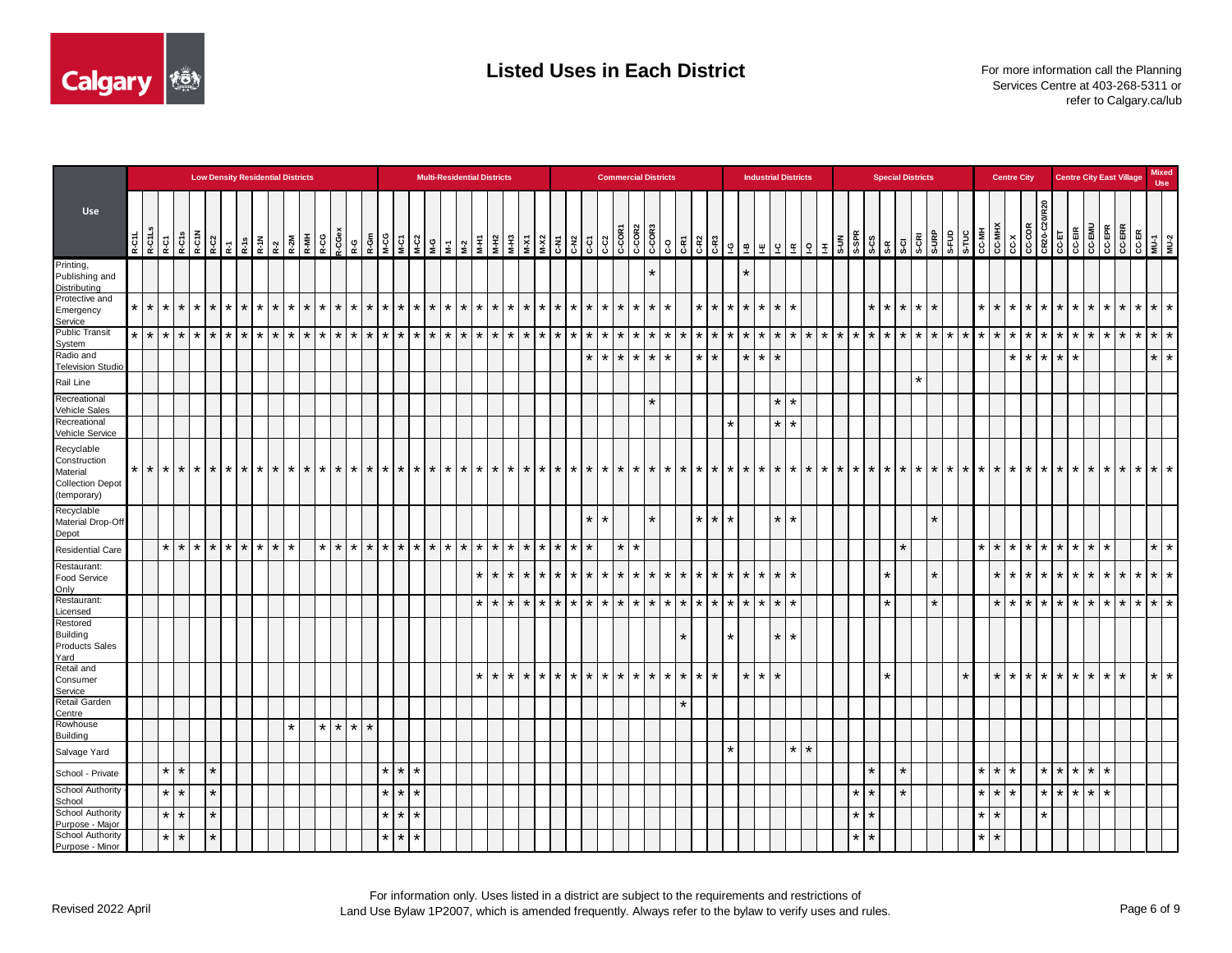

|                                                 |                                                                                                                                                                                                                                                                                                                                                                                                                                  |                    |                   |         |                   | <b>Low Density Residential Districts</b> |         |         |         |                    |         |                   |         |         |                   |                 |                             |         | <b>Multi-Residential Districts</b> |         |         |         |                    |          |         |                   |                 | <b>Commercial Districts</b> |         |                    |                 |         |                            |         | <b>Industrial Districts</b> |         |                        |         |                      |                  |                    | <b>Special Districts</b> |         |         |         |         |                                     | <b>Centre City</b> |                         |                                                                                                                                                    |                 |                         | <b>Centre City East Village</b> |                 | <b>Mixed</b><br><b>Use</b> |         |
|-------------------------------------------------|----------------------------------------------------------------------------------------------------------------------------------------------------------------------------------------------------------------------------------------------------------------------------------------------------------------------------------------------------------------------------------------------------------------------------------|--------------------|-------------------|---------|-------------------|------------------------------------------|---------|---------|---------|--------------------|---------|-------------------|---------|---------|-------------------|-----------------|-----------------------------|---------|------------------------------------|---------|---------|---------|--------------------|----------|---------|-------------------|-----------------|-----------------------------|---------|--------------------|-----------------|---------|----------------------------|---------|-----------------------------|---------|------------------------|---------|----------------------|------------------|--------------------|--------------------------|---------|---------|---------|---------|-------------------------------------|--------------------|-------------------------|----------------------------------------------------------------------------------------------------------------------------------------------------|-----------------|-------------------------|---------------------------------|-----------------|----------------------------|---------|
| Use                                             | $\begin{array}{ c c }\n\hline\n\text{R}-\text{C} & \text{C} & \text{C} \\ \hline\n\text{R}-\text{C} & \text{C} & \text{C} \\ \hline\n\text{R}-\text{C} & \text{C} & \text{C} \\ \hline\n\text{R}-\text{C} & \text{C} & \text{C} \\ \hline\n\text{R}-\text{C} & \text{C} & \text{C} \\ \hline\n\text{R}-\text{C} & \text{C} & \text{C} \\ \hline\n\text{R}-\text{C} & \text{C} & \text{C} \\ \hline\n\text{R}-\text{C} & \text{C$ |                    |                   | R-C1N   | $R-C2$            | $R-18$ $R-2$ $R-2M$ $R-MH$ $R-MH$        |         |         |         | R-CGe<br>R-CG      | Ŗ-G     | R-Gm              | M-CG    | M-C1    |                   |                 |                             |         |                                    |         | $M-X1$  | $M-X2$  | <b>C-N2</b>        | $\rm _G$ | င္း     | C-COR1            | $C-COR2$        |                             | ၟ       | $C-R2$<br>C-R1     |                 | $C-R3$  | $\underline{\mathfrak{m}}$ | 里       | $\overline{5}$<br>l o       |         | $9 \nvert \frac{1}{2}$ | S-UN    |                      | န္ကား<br>အိတ္လို | $S-CI$             | S-CRI                    | S-URP   | S-FUD   | S-TUC   | CC-MH   | <b>CC-MHX</b><br>ιčχ                | CC-COR             |                         | $\begin{array}{c c}\n\hline\n\text{CRA} & \text{C-A} \\ \hline\n\text{C-A} & \text{C-A} \\ \hline\n\text{C-A} & \text{C-A} \\ \hline\n\end{array}$ |                 | <b>CC-EMU</b><br>CC-EPR | <b>CC-ERR</b>                   |                 | CC-ER<br>MU-1<br>MU-2      |         |
| Seasonal Sales<br>Area                          |                                                                                                                                                                                                                                                                                                                                                                                                                                  | $\star$            |                   |         | $\star$           |                                          |         |         |         |                    |         |                   |         |         |                   |                 |                             |         |                                    |         |         |         | $\star$            | $\star$  |         | $*$ $*$ $*$ $*$   |                 |                             |         | $\star$<br>$\star$ | $\star$         |         |                            |         |                             |         |                        |         |                      |                  |                    |                          |         |         |         |         |                                     |                    |                         | $\star$                                                                                                                                            | $\star$         | $\star$<br>$\star$      | $\star$                         |                 | $*$                        |         |
| Secondary Suite                                 | $\ast$                                                                                                                                                                                                                                                                                                                                                                                                                           | $\ast$             | $\star$           | $\ast$  | $\star$           | $\star$                                  | $\star$ | $\star$ |         | $\star$            | $\star$ | $\star$           | $\star$ | $\star$ | $\star$           |                 |                             |         | $\star$ $\star$                    | $\star$ | $\star$ | $\star$ |                    |          |         |                   |                 |                             |         |                    |                 |         |                            |         |                             |         |                        |         |                      |                  |                    |                          |         |         |         | $\star$ | $\star$                             |                    |                         |                                                                                                                                                    |                 |                         |                                 |                 |                            |         |
| Self Storage<br>Facility                        |                                                                                                                                                                                                                                                                                                                                                                                                                                  |                    |                   |         |                   |                                          |         |         |         |                    |         |                   |         |         |                   |                 |                             |         |                                    |         |         |         |                    |          |         |                   |                 |                             |         |                    |                 |         | $*$ $*$ $*$                |         | $\star$<br>$\star$          |         |                        |         |                      |                  |                    |                          |         |         |         |         |                                     |                    |                         |                                                                                                                                                    |                 |                         |                                 |                 |                            |         |
| Semi-detached<br>Dwelling                       |                                                                                                                                                                                                                                                                                                                                                                                                                                  |                    |                   |         | $\star$           |                                          | $\star$ | $\star$ |         | $\star$<br>$\star$ |         | $\star$ $\star$   | $\star$ | $\star$ | $\star$           |                 |                             |         | $\star$ $\star$                    | $\star$ | $\star$ | $\star$ |                    |          |         |                   |                 |                             |         |                    |                 |         |                            |         |                             |         |                        |         |                      |                  |                    |                          |         |         |         | $\star$ | $\star$                             |                    |                         |                                                                                                                                                    |                 |                         |                                 |                 |                            |         |
| Service<br>Organization                         |                                                                                                                                                                                                                                                                                                                                                                                                                                  |                    | $\star$ $\star$   |         | $\star$           |                                          |         |         |         |                    |         |                   | $\star$ | $\star$ | $\star$           |                 |                             |         | $*$ $*$                            | $\star$ | $\star$ | $\star$ | $*$ $*$ $*$        |          |         | $*$ $*$ $*$ $*$   |                 |                             |         |                    | $\star$ $\star$ |         |                            |         | $\star$<br>$\star$          |         |                        |         |                      | $*$ $*$ $*$      |                    |                          |         |         |         | $\star$ | $\star$<br>$\overline{\phantom{a}}$ |                    | $*$ $*$ $*$             |                                                                                                                                                    | $\star$         | $\star$<br>$\star$      |                                 |                 | $\star$   $\star$          |         |
| Sewage<br><b>Treatment Plant</b>                |                                                                                                                                                                                                                                                                                                                                                                                                                                  |                    |                   |         |                   |                                          |         |         |         |                    |         |                   |         |         |                   |                 |                             |         |                                    |         |         |         |                    |          |         |                   |                 |                             |         |                    |                 |         |                            |         |                             |         |                        |         |                      |                  |                    |                          |         |         |         |         |                                     |                    |                         |                                                                                                                                                    |                 |                         |                                 |                 |                            |         |
| Signs - Class A                                 |                                                                                                                                                                                                                                                                                                                                                                                                                                  | $\star$            | $\star$   $\star$ | $\star$ | $\star$   $\star$ | $\star$                                  |         | $\star$ | $\star$ | $\star$<br>$\star$ | $\star$ | $\star$           | $\star$ | $\star$ | $\star$   $\star$ | $\vert * \vert$ | $\star$                     | $\star$ | $\star$                            | $\star$ |         | $\star$ | $\star$<br>$\ast$  | $\star$  |         | $\star$   $\star$ | l * l           | $\star$                     | $\star$ | $\star$<br>$\star$ | $\star$         | $\star$ | $\star$                    | $\star$ | $\star$<br>$\star$          | $\star$ | $\star$                | $\star$ | $\star$              | $\star$          | $\star$<br>$\star$ | $\star$                  | $\star$ | $\star$ | $\star$ | $\star$ | $\star$                             | $\star$            |                         | $*$ $*$                                                                                                                                            | $\star$         | $\star$                 | $\star$<br>$\star$              |                 | $*$ $*$ $*$                |         |
| Signs - Class B                                 | $\star$                                                                                                                                                                                                                                                                                                                                                                                                                          | $*$ * *            |                   | $\star$ | $\star$   $\star$ | $\star$                                  |         | $\star$ | $\star$ | $\star$<br>$\star$ | $\star$ | $\star$           | $\star$ | $\star$ | $\star$           |                 | $\star$ $\vdash$<br>$\star$ | $\star$ | $\star$                            | $\star$ |         | $\star$ | $\star$<br>$\ast$  | $\star$  | $\star$ |                   | $\star$ $\star$ |                             |         | $\star$<br>$\star$ |                 | $\star$ | $\star$                    | $\star$ | $\star$<br>$\star$          | $\star$ |                        | $\star$ | $\star$              | $\star$          | $\star$<br>$\star$ | $\star$                  | $\star$ | $\star$ | $\star$ | $\star$ | $\star$                             |                    | $*$ $*$ $*$             |                                                                                                                                                    | $\star$         | $\star$                 | $\star$<br>$\star$              |                 | $*$ $*$ $*$                |         |
| Signs - Class C                                 | $\ast$                                                                                                                                                                                                                                                                                                                                                                                                                           | $\star$            | $\star$ $\star$   | $\star$ | $\star$<br>  ∗    | $\star$                                  |         | $\star$ | $\star$ | $\star$<br>$\star$ | $\star$ | $\star$           | $\ast$  | $\star$ | $\star$           | $\star$         | $\star$                     |         | $\star$                            | $\star$ |         | $\star$ | $\star$<br>$\ast$  | $\star$  | $\star$ |                   | $\star$         |                             |         | $\star$<br>$\star$ | $\star$         | $\star$ | $\star$                    | $\star$ | $\star$<br>$\star$          | $\star$ |                        |         |                      |                  | $\star$<br>$\star$ | $\star$                  | $\ast$  | $\star$ |         | $\star$ | $\star$                             | $\star$            | $\star$                 |                                                                                                                                                    | $\star$ 1       | $\star$<br>$\star$      | $\star$                         |                 | $\star$                    | $\star$ |
| Signs - Class D                                 |                                                                                                                                                                                                                                                                                                                                                                                                                                  |                    |                   |         |                   |                                          |         |         |         |                    |         |                   |         | $\star$ | $\star$           |                 | $\star$                     |         | ¥.                                 | $\star$ |         | $\star$ | $\star$<br>$\star$ | $\star$  | $\star$ | <b>+</b>          |                 | $\star$                     |         | $\star$<br>$\star$ | $\star$         | $\star$ | $\star$                    | $\star$ | $\ast$                      | $\star$ |                        |         |                      |                  | $\star$<br>$\star$ | $\star$                  | $\star$ | $\star$ |         | $\star$ | $\star$                             |                    | $\star$ 1               |                                                                                                                                                    | ÷               | $\star$<br>$\star$      | $\star$                         | $\star$         | $\star$                    | $\star$ |
| Signs - Class E                                 | $\star$                                                                                                                                                                                                                                                                                                                                                                                                                          | $*$ $*$ $*$        |                   | $*$ * * |                   | $\mathbf{r}$                             |         |         | $\star$ | $\star$<br>$\star$ | $\star$ | $\mathbf{r}$      | $\star$ | $\star$ | $\vert * \vert$   |                 | l * l<br>$\star$            | $\star$ | $\star$                            | $\star$ | $\star$ | $\star$ | $\star$<br>$\star$ | $\star$  |         | $\star$   $\star$ | $\star$ $\star$ |                             | $\star$ | $\star$<br>$\star$ | $\star$         | $\star$ | $\star$                    | $\star$ | $\star$<br>$\star$          | $\star$ |                        |         | $\star$              | $\star$          | $\star$<br>$\star$ | $\star$                  | $\star$ |         |         | $\star$ | $\star$                             | $\vert * \vert$    |                         | $*$ $*$                                                                                                                                            | $\star$         | $\star$<br>$\star$      | $\star$                         | $\star$ $\star$ |                            | $\star$ |
| Signs - Class F                                 |                                                                                                                                                                                                                                                                                                                                                                                                                                  |                    |                   |         |                   |                                          |         |         |         |                    |         |                   |         |         |                   |                 |                             |         |                                    |         |         |         |                    |          |         |                   |                 | $\star$                     | $\star$ |                    |                 | ¥       | $\star$                    | $\star$ | $\star$<br>$\star$          | $\star$ |                        |         |                      |                  | $\star$<br>$\star$ |                          |         | $\star$ |         |         |                                     | $\star$            | $\star$                 |                                                                                                                                                    |                 |                         |                                 |                 |                            |         |
| Signs - Class G                                 |                                                                                                                                                                                                                                                                                                                                                                                                                                  |                    |                   |         |                   |                                          |         |         |         |                    |         |                   |         |         |                   |                 |                             |         |                                    |         |         |         |                    |          |         |                   |                 | $\star$                     | $\star$ | $\ast$             |                 | $\star$ | $\star$                    |         | $\star$<br>$\star$          | $\star$ |                        |         |                      |                  | $\star$            | $\star$                  |         | $\star$ |         |         | $\star$                             |                    | $\star$                 |                                                                                                                                                    |                 |                         |                                 |                 |                            |         |
| Single Detached<br>Dwelling                     | $\star$                                                                                                                                                                                                                                                                                                                                                                                                                          | $\star$            | $*$   $*$         |         |                   | * * * * * * * * *                        |         |         |         | $\star$ $\star$    |         | $\star$   $\star$ | $\star$ | $\star$ | $\star$           |                 |                             |         | $*$ $*$ $*$                        |         | $\star$ | $\star$ |                    |          |         |                   |                 |                             |         |                    |                 |         |                            |         |                             |         |                        |         |                      |                  |                    |                          |         | $\star$ |         | $\star$ | $\star$                             |                    |                         |                                                                                                                                                    |                 |                         |                                 |                 |                            |         |
| Social<br>Organization                          |                                                                                                                                                                                                                                                                                                                                                                                                                                  |                    |                   |         |                   |                                          |         |         |         |                    |         |                   |         |         |                   |                 |                             |         |                                    |         |         |         | $\star$<br>$\ast$  | $\star$  | $\star$ |                   |                 |                             |         |                    |                 |         |                            |         |                             |         |                        |         |                      |                  |                    |                          |         |         |         |         |                                     |                    |                         | $*$ $*$                                                                                                                                            |                 | $\star$                 | $\star$                         |                 |                            | $\star$ |
| Special Function<br>Class 1                     | $\star$                                                                                                                                                                                                                                                                                                                                                                                                                          | $\star$            | $\star$   $\star$ | $\star$ | $\star$ $\star$   | $\star$                                  | $\star$ | $\star$ | $\star$ | $\star$<br>$\star$ | $\star$ | $\star$           | $\star$ | $\star$ |                   | $*$ $*$ $*$     | $\star$                     | $\star$ | $\star$                            | $\star$ |         | $\star$ | $\star$<br>$\ast$  | $\star$  | $\star$ |                   |                 |                             |         | $\star$<br>$\star$ | $\star$         | $\star$ | $\star$                    | $\star$ | $\star$<br>$\star$          |         | $*$ $*$ $*$            |         | $\ddot{\phantom{1}}$ | $\star$          | $\star$<br>$\star$ | $\star$                  | $\star$ | $\star$ | $\star$ | $\star$ | $\star$                             | $\star$            |                         | $+1+$                                                                                                                                              | $\star$         | $\star$                 | $\star$<br>$\star$              | $\star$         | $\star$                    | $\star$ |
| <b>Special Function</b><br>Class 2              |                                                                                                                                                                                                                                                                                                                                                                                                                                  |                    |                   |         |                   |                                          |         |         |         |                    |         |                   |         |         |                   |                 |                             |         |                                    |         |         |         | $\star$<br>$\star$ | $\star$  |         | $\star$   $\star$ | $\star$ $\star$ |                             | $\star$ | $\star$<br>$\star$ | $\star$         | $\star$ | $\star$                    | $\star$ | $\star$<br>$\star$          |         |                        |         |                      |                  | $\star$            |                          |         |         |         |         | ÷                                   |                    | $\star$ $\star$ $\star$ |                                                                                                                                                    | $\star$         | $\star$                 | $\star$<br>$\star$              | $\star$         | $\star$                    | $\star$ |
| Specialized<br>Industrial                       |                                                                                                                                                                                                                                                                                                                                                                                                                                  |                    |                   |         |                   |                                          |         |         |         |                    |         |                   |         |         |                   |                 |                             |         |                                    |         |         |         |                    |          |         |                   |                 |                             |         |                    |                 |         | $\star$                    |         |                             |         |                        |         |                      |                  |                    |                          | $\star$ |         |         |         |                                     |                    |                         |                                                                                                                                                    |                 |                         |                                 |                 |                            |         |
| Specialty Food<br>Store                         |                                                                                                                                                                                                                                                                                                                                                                                                                                  |                    |                   |         |                   |                                          |         |         |         |                    |         |                   |         |         |                   |                 |                             |         | $*$ $*$                            | $\star$ | $\star$ |         | $*$ $*$ $*$        | $\star$  |         | $*$ * * *         |                 |                             |         |                    | $\star$ $\star$ | $\star$ | $\star$   $\star$          |         | $\star$                     |         |                        |         |                      |                  |                    |                          |         |         |         |         | $\star$                             | $*$ $*$ $*$ $*$    |                         |                                                                                                                                                    | $\star$ $\star$ | $\ast$                  |                                 |                 | $\star$                    | $\star$ |
| <b>Spectator Sports</b><br>Facility             |                                                                                                                                                                                                                                                                                                                                                                                                                                  |                    |                   |         |                   |                                          |         |         |         |                    |         |                   |         |         |                   |                 |                             |         |                                    |         |         |         |                    |          |         |                   |                 |                             |         |                    |                 |         |                            |         |                             |         |                        |         |                      |                  | $\star$   $\star$  |                          |         |         |         |         |                                     |                    |                         |                                                                                                                                                    |                 |                         |                                 |                 |                            |         |
| Storage Yard                                    |                                                                                                                                                                                                                                                                                                                                                                                                                                  |                    |                   |         |                   |                                          |         |         |         |                    |         |                   |         |         |                   |                 |                             |         |                                    |         |         |         |                    |          |         |                   |                 |                             |         |                    |                 | $\star$ |                            |         | $\star$                     | $\star$ |                        |         |                      |                  |                    |                          |         |         | $\star$ |         |                                     |                    |                         |                                                                                                                                                    |                 |                         |                                 |                 |                            |         |
| Supermarket                                     |                                                                                                                                                                                                                                                                                                                                                                                                                                  |                    |                   |         |                   |                                          |         |         |         |                    |         |                   |         |         |                   |                 |                             |         |                                    |         |         |         |                    | $\star$  |         | $\star$   $\star$ | l * l           | $\star$                     |         | $\star$ $\star$    | $\star$         |         |                            |         |                             |         |                        |         |                      |                  |                    |                          |         |         |         |         | $\star$                             |                    | $*$ $*$ $*$             |                                                                                                                                                    | $\star$         |                         |                                 |                 | $\star$ $\star$            |         |
| Take Out Food<br>Service                        |                                                                                                                                                                                                                                                                                                                                                                                                                                  |                    |                   |         |                   |                                          |         |         |         |                    |         |                   |         |         |                   |                 |                             |         | $\star$                            | $\star$ |         | $\star$ | $\star$<br>$\star$ | $\star$  |         | $\star$   $\star$ | $\star$         | $\star$                     |         | $\star$            | $\star$         | $\star$ | $\star$   $\star$          |         | $\star$<br>$\star$          |         |                        |         |                      |                  |                    |                          |         |         |         |         | $\star$                             | $\star$            |                         | $*$ $*$                                                                                                                                            | $\star$         | $\star$                 |                                 |                 | $*$ $*$ $*$                |         |
| Temporary<br><b>Residential Sales</b><br>Centre |                                                                                                                                                                                                                                                                                                                                                                                                                                  | $\star$<br>$\star$ | $\star$           | $\star$ | $\star$           |                                          |         |         | $\star$ | $\star$<br>$\star$ | $\star$ | $\star$           |         | $\star$ | $\star$           |                 |                             | $\star$ | $\star$                            | $\star$ | $\star$ | $\star$ |                    |          |         |                   |                 |                             |         |                    |                 |         |                            |         |                             |         |                        |         |                      |                  |                    |                          |         |         |         | $\star$ | $\star$<br>$\star$                  | $\star$            |                         |                                                                                                                                                    |                 |                         |                                 |                 |                            |         |
| Temporary<br>Shelter                            |                                                                                                                                                                                                                                                                                                                                                                                                                                  |                    |                   |         |                   |                                          |         |         |         |                    |         |                   |         |         |                   |                 |                             |         |                                    |         |         |         |                    |          |         |                   |                 |                             |         |                    |                 |         |                            |         |                             |         |                        |         |                      |                  |                    |                          |         |         |         |         |                                     |                    |                         |                                                                                                                                                    |                 |                         |                                 |                 |                            |         |
| Townhouse                                       |                                                                                                                                                                                                                                                                                                                                                                                                                                  |                    |                   |         |                   |                                          |         | $\star$ |         |                    |         |                   |         |         |                   |                 |                             |         |                                    |         |         |         |                    |          |         |                   |                 |                             |         |                    |                 |         |                            |         |                             |         |                        |         |                      |                  |                    |                          |         |         |         |         |                                     |                    |                         |                                                                                                                                                    |                 |                         |                                 |                 |                            |         |
| Tree Farm                                       |                                                                                                                                                                                                                                                                                                                                                                                                                                  |                    |                   |         |                   |                                          |         |         |         |                    |         |                   |         |         |                   |                 |                             |         |                                    |         |         |         |                    |          |         |                   |                 |                             |         |                    |                 |         |                            |         |                             |         |                        |         |                      |                  |                    |                          |         |         |         |         |                                     |                    |                         |                                                                                                                                                    |                 |                         |                                 |                 |                            |         |

For information only. Uses listed in a district are subject to the requirements and restrictions of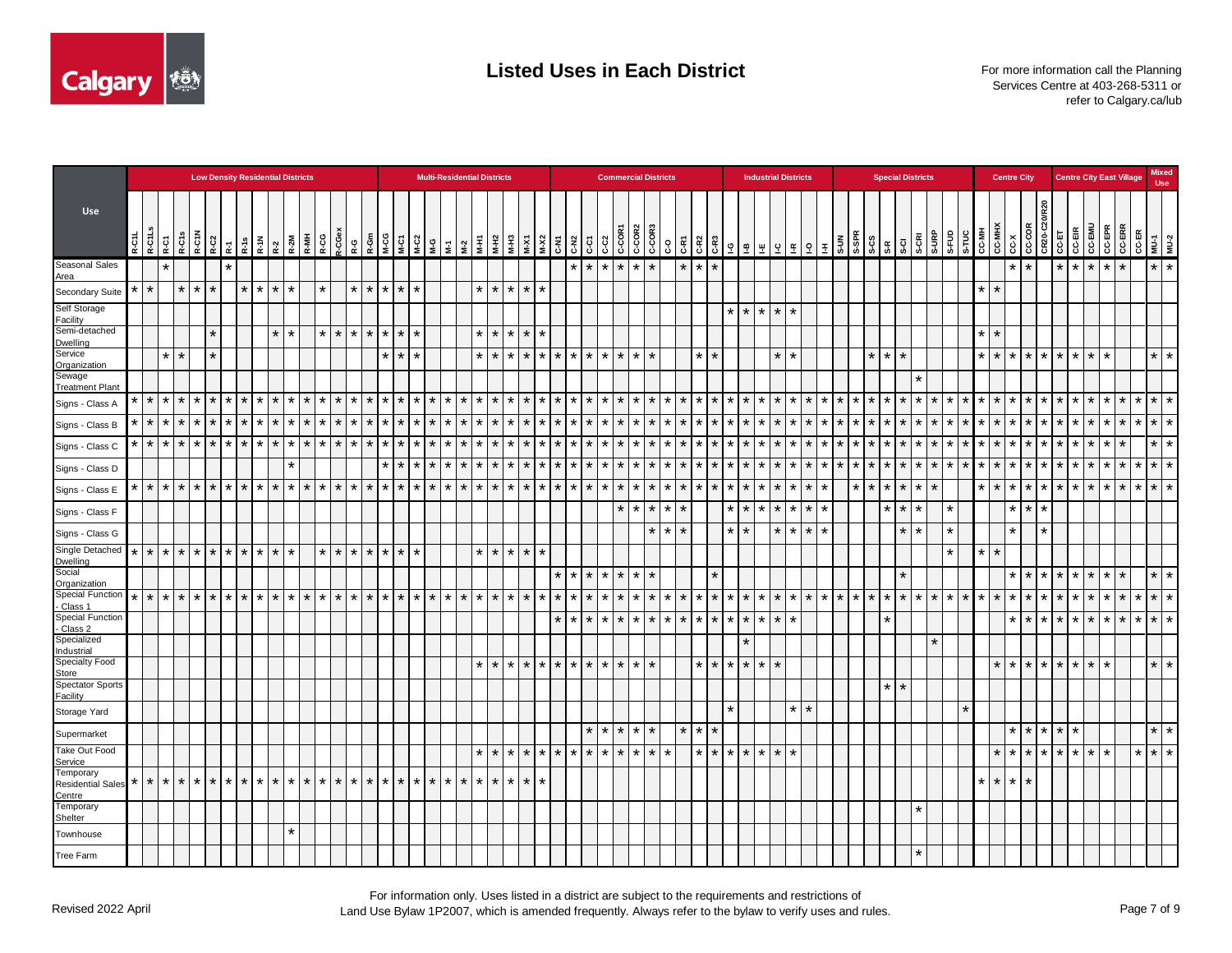

|                                        |                                                                             |                    |         |                 | <b>Low Density Residential Districts</b> |         |         |         |         |          |         |         |                 |                                |                   |              |         |                 |                                                                                                                                                |                   | <b>Multi-Residential Districts</b> |         |         |                       |         |         |         |                    |         | <b>Commercial Districts</b>                                                                                                                                                                                                                                                                                                                                                                                                                            |                   |                    |         |                    |         |         |                 |         |         |                    |         | <b>Industrial Districts</b> |             |                 |         |         | <b>Special Districts</b> |         |                       |                    |                                    |         |         | <b>Centre City</b>                                                                                                                                                                                                                                                                                                                                                                                                                                                                                                 |                   |            |             |         |               |         | <b>Centre City East Village</b> |                    | <b>Mixed</b><br><b>Use</b>                |
|----------------------------------------|-----------------------------------------------------------------------------|--------------------|---------|-----------------|------------------------------------------|---------|---------|---------|---------|----------|---------|---------|-----------------|--------------------------------|-------------------|--------------|---------|-----------------|------------------------------------------------------------------------------------------------------------------------------------------------|-------------------|------------------------------------|---------|---------|-----------------------|---------|---------|---------|--------------------|---------|--------------------------------------------------------------------------------------------------------------------------------------------------------------------------------------------------------------------------------------------------------------------------------------------------------------------------------------------------------------------------------------------------------------------------------------------------------|-------------------|--------------------|---------|--------------------|---------|---------|-----------------|---------|---------|--------------------|---------|-----------------------------|-------------|-----------------|---------|---------|--------------------------|---------|-----------------------|--------------------|------------------------------------|---------|---------|--------------------------------------------------------------------------------------------------------------------------------------------------------------------------------------------------------------------------------------------------------------------------------------------------------------------------------------------------------------------------------------------------------------------------------------------------------------------------------------------------------------------|-------------------|------------|-------------|---------|---------------|---------|---------------------------------|--------------------|-------------------------------------------|
| <b>Use</b>                             | $\begin{array}{c c}\n & P-CL \\  & P-CL \\  & P-CL \\  & P-CL\n\end{array}$ |                    |         |                 |                                          |         |         |         |         |          |         |         | $rac{6}{R-C$    | $\mathsf{R}\text{-}\mathsf{G}$ |                   |              |         |                 | $\begin{array}{ c c c c c c c c } \hline c & c & c & c & c & c \\ \hline c & c & c & c & c & c \\ s & s & s & s & s & s \\ \hline \end{array}$ |                   |                                    | М-Н1    | $M-H2$  | <b>EH-W</b><br>$M-X1$ |         | $M-X2$  |         | C-N2<br>G-51       |         | $\begin{array}{ c c c c c }\hline & \text{se} & \text{se} & \text{se} & \text{se} & \text{se} & \text{se} & \text{se} & \text{se} & \text{se} & \text{se} & \text{se} & \text{se} & \text{se} & \text{se} & \text{se} & \text{se} & \text{se} & \text{se} & \text{se} & \text{se} & \text{se} & \text{se} & \text{se} & \text{se} & \text{se} & \text{se} & \text{se} & \text{se} & \text{se} & \text{se} & \text{se} & \text{se} & \text{se} & \text$ |                   |                    |         | G-RT               |         |         |                 |         |         |                    |         |                             |             |                 |         |         |                          | $S-CI$  | <b>S-URP</b><br>S-CRI |                    | <b>B</b><br>S-FUC<br>S-TUE<br>C-MH |         |         | $\begin{array}{c c}\n\hline\n\text{C-MH} \times \text{C} \times \text{C} \times \text{C} \times \text{C} \times \text{C} \times \text{C} \times \text{C} \times \text{C} \times \text{C} \times \text{C} \times \text{C} \times \text{C} \times \text{C} \times \text{C} \times \text{C} \times \text{C} \times \text{C} \times \text{C} \times \text{C} \times \text{C} \times \text{C} \times \text{C} \times \text{C} \times \text{C} \times \text{C} \times \text{C} \times \text{C} \times \text{C} \times \$ |                   | <b>R20</b> |             |         | <b>CC-EMU</b> | CC-EPR  |                                 |                    | MU-1<br>CC-ER<br>CC-ER<br>CC-ER<br>CC-ERR |
| Urban                                  |                                                                             |                    |         |                 |                                          |         |         |         |         |          |         |         |                 |                                |                   | $\star$      |         |                 | $*$ $*$ $*$ $*$ $*$                                                                                                                            |                   |                                    | $\star$ | $\star$ | $\star$ $\star$       |         | $\star$ | $\star$ |                    |         | $*$ $*$ $*$ $*$ $*$                                                                                                                                                                                                                                                                                                                                                                                                                                    |                   |                    | $\star$ | $\star$<br>$\star$ | $\star$ | $\star$ | $\star$         |         |         |                    |         | $*$ * * * * *               |             |                 |         | $\star$ | $\star$                  | $\star$ | $\star$               | $\star$            |                                    | $\star$ | $\star$ |                                                                                                                                                                                                                                                                                                                                                                                                                                                                                                                    | $\star$ $\star$   |            | $*$ $*$ $*$ |         | $\star$       | $\star$ | $\star$                         | $\star$            | $\star$   $\star$                         |
| <b>Agriculture</b><br><b>Utilities</b> | $\star$                                                                     | $\star$<br>$\star$ | $\star$ |                 | $*$ $*$ $*$                              |         | $\star$ | $\star$ | $\star$ | $\star$  | $\star$ | $\star$ | $\star$         | $\star$                        | $\star$ $\star$   |              |         | $*$ $*$ $*$     |                                                                                                                                                | $\star$           | $\star$                            | $\star$ | $\star$ | $\star$   $\star$     |         | $\star$ | $\star$ | $\star$<br>$\star$ |         | $*$ $*$                                                                                                                                                                                                                                                                                                                                                                                                                                                |                   | $\star$            | $\star$ | $\star$<br>$\star$ | $\star$ | $\star$ | $\star$         | $\star$ | $\star$ | $\star$            | $\star$ |                             | $*$ $*$ $*$ |                 | $\star$ | $\star$ | $\star$                  | $\star$ | $\star$               | $\star$<br>$\star$ | $\star$                            | ∗       |         | $*$ $*$ $*$                                                                                                                                                                                                                                                                                                                                                                                                                                                                                                        |                   | $\star$ I  | $\star$     | $\star$ | $\star$       | $\star$ | $\star$                         | $\star$<br>$\star$ | $\star$                                   |
| Utilities - Linear                     |                                                                             | $*$ $*$ $*$        |         | $*$ $*$ $*$ $*$ |                                          |         | $\star$ | $\star$ | $\star$ | $\star$  | $\star$ |         | $\star$ $\star$ | $\star$                        | $\star$           | $\mathbf{r}$ | $\star$ | $*$ $*$         |                                                                                                                                                | $\star$   $\star$ |                                    | $\star$ | $\star$ | $\star$ $\star$       |         | $\star$ | $\star$ | $\star$ $\star$    |         | $\star$ $\star$                                                                                                                                                                                                                                                                                                                                                                                                                                        |                   | $\star$            | $\star$ | $\star$<br>$\star$ | $\star$ | $\star$ | $\star$         | $\star$ | $\star$ | $\star$            | $\star$ | $\star$                     |             | $\star$ $\star$ | $\star$ | $\star$ | $\star$                  | $\star$ | $\star$               | $\star$<br>$\star$ | $\star$                            | $\star$ | $\star$ |                                                                                                                                                                                                                                                                                                                                                                                                                                                                                                                    | $\star$   $\star$ |            | $*$   $*$   | $\star$ | $\star$       | $\star$ | $\star$                         |                    | $*$ $*$ $*$                               |
| <b>Utility Building</b>                |                                                                             | $*$ $*$ $*$        | $\star$ | $\star$         | $\star$                                  | $\star$ |         | $\star$ | $\star$ | $^\star$ | $\star$ | $\star$ | $\star$         | $\ast$                         | $\star$   $\star$ |              |         | $\vert * \vert$ | $\star$                                                                                                                                        | $\star$           | $\star$                            | $\star$ | $\star$ | $\star$               | $\star$ | $\star$ | $\star$ | $\star$ $\star$    | $\star$ |                                                                                                                                                                                                                                                                                                                                                                                                                                                        | $\star$   $\star$ |                    | $\star$ | $\star$<br>$\star$ | *       | $\star$ | $\star$         | $\star$ | $\star$ | $\star$            |         | $\star$                     | $\star$     |                 | $\star$ | $\star$ | $\star$                  | $\star$ | $\star$               | $\star$<br>$\star$ | $\star$                            | $\star$ | $\star$ |                                                                                                                                                                                                                                                                                                                                                                                                                                                                                                                    | $*$   $*$         | $\star$    | $\star$     | $\star$ | $\star$       | $\star$ |                                 |                    | $*$ $*$ $*$                               |
| Vehicle Rental -<br>Major              |                                                                             |                    |         |                 |                                          |         |         |         |         |          |         |         |                 |                                |                   |              |         |                 |                                                                                                                                                |                   |                                    |         |         |                       |         |         |         |                    | $\star$ |                                                                                                                                                                                                                                                                                                                                                                                                                                                        |                   | $\star$            | $\star$ | $\star$            | $\star$ | $\star$ |                 |         |         | $\star$            |         |                             |             |                 |         |         |                          |         |                       |                    |                                    |         |         |                                                                                                                                                                                                                                                                                                                                                                                                                                                                                                                    |                   |            |             |         |               |         |                                 |                    |                                           |
| Vehicle Rental -<br>Minor              |                                                                             |                    |         |                 |                                          |         |         |         |         |          |         |         |                 |                                |                   |              |         |                 |                                                                                                                                                |                   |                                    |         |         |                       |         |         |         | $\star$ $\star$    | $\star$ |                                                                                                                                                                                                                                                                                                                                                                                                                                                        |                   | $\star$<br>$\star$ |         | $\star$            | $\star$ | $\star$ |                 | $\star$ |         | $\star$            |         |                             |             |                 |         |         |                          |         |                       |                    |                                    |         |         |                                                                                                                                                                                                                                                                                                                                                                                                                                                                                                                    |                   |            |             |         |               |         |                                 |                    | $\star$ $\star$                           |
| Vehicle Sales -<br>Major               |                                                                             |                    |         |                 |                                          |         |         |         |         |          |         |         |                 |                                |                   |              |         |                 |                                                                                                                                                |                   |                                    |         |         |                       |         |         |         |                    |         |                                                                                                                                                                                                                                                                                                                                                                                                                                                        |                   | $\star$<br>$\star$ |         | $\star$            | *       | $\star$ |                 |         |         | $\star$            |         |                             |             |                 |         |         |                          |         |                       |                    |                                    |         |         |                                                                                                                                                                                                                                                                                                                                                                                                                                                                                                                    |                   |            |             |         |               |         |                                 |                    |                                           |
| Vehicle Sales -<br>Minor               |                                                                             |                    |         |                 |                                          |         |         |         |         |          |         |         |                 |                                |                   |              |         |                 |                                                                                                                                                |                   |                                    |         |         |                       |         |         |         | $\star$            |         |                                                                                                                                                                                                                                                                                                                                                                                                                                                        | $\star$           |                    |         | $\star$            | $\star$ | $\star$ | $\star$         |         |         | $\star$            |         |                             |             |                 |         |         |                          |         |                       |                    |                                    |         |         |                                                                                                                                                                                                                                                                                                                                                                                                                                                                                                                    |                   |            |             |         |               |         |                                 | $\star$            | $\star$                                   |
| Vehicle Storage<br>Large               |                                                                             |                    |         |                 |                                          |         |         |         |         |          |         |         |                 |                                |                   |              |         |                 |                                                                                                                                                |                   |                                    |         |         |                       |         |         |         |                    |         |                                                                                                                                                                                                                                                                                                                                                                                                                                                        |                   |                    |         |                    |         |         | $\star$         |         |         |                    | $\star$ | $\star$                     |             |                 |         |         |                          |         | $\star$               |                    | $\star$                            |         |         |                                                                                                                                                                                                                                                                                                                                                                                                                                                                                                                    |                   |            |             |         |               |         |                                 |                    |                                           |
| Vehicle Storage<br>Passenger           |                                                                             |                    |         |                 |                                          |         |         |         |         |          |         |         |                 |                                |                   |              |         |                 |                                                                                                                                                |                   |                                    |         |         |                       |         |         |         |                    |         |                                                                                                                                                                                                                                                                                                                                                                                                                                                        |                   |                    |         |                    |         |         | $\star$         |         |         |                    | $\star$ | $\star$                     |             |                 |         |         |                          |         | $\star$               | $\star$            | $\star$                            |         |         |                                                                                                                                                                                                                                                                                                                                                                                                                                                                                                                    |                   |            |             |         |               |         |                                 |                    |                                           |
| Vehicle Storage<br>Recreational        |                                                                             |                    |         |                 |                                          |         |         |         |         |          |         |         |                 |                                |                   |              |         |                 |                                                                                                                                                |                   |                                    |         |         |                       |         |         |         |                    |         |                                                                                                                                                                                                                                                                                                                                                                                                                                                        |                   |                    |         |                    |         |         | $\star$         |         |         |                    | $\star$ | $\star$                     |             |                 |         |         |                          |         |                       | $\star$            | $\star$                            |         |         |                                                                                                                                                                                                                                                                                                                                                                                                                                                                                                                    |                   |            |             |         |               |         |                                 |                    |                                           |
| Veterinary Clinic                      |                                                                             |                    |         |                 |                                          |         |         |         |         |          |         |         |                 |                                |                   |              |         |                 |                                                                                                                                                |                   |                                    |         |         |                       |         |         |         | $\star$ $\star$    |         | $*$ $*$ $*$                                                                                                                                                                                                                                                                                                                                                                                                                                            |                   |                    | $\star$ | $\star$            | $\star$ | $\star$ | $\star$         |         |         | $\star$<br>$\star$ | ∣∗      |                             |             |                 |         |         |                          |         |                       |                    |                                    |         |         |                                                                                                                                                                                                                                                                                                                                                                                                                                                                                                                    | $\star$ $\star$   | $\star$    | $\star$     |         | $\star$       |         |                                 |                    | $*$ *                                     |
| <b>Waste Disposal</b><br>and Treatment |                                                                             |                    |         |                 |                                          |         |         |         |         |          |         |         |                 |                                |                   |              |         |                 |                                                                                                                                                |                   |                                    |         |         |                       |         |         |         |                    |         |                                                                                                                                                                                                                                                                                                                                                                                                                                                        |                   |                    |         |                    |         |         |                 |         |         |                    |         |                             |             |                 |         |         |                          |         | $\star$               |                    |                                    |         |         |                                                                                                                                                                                                                                                                                                                                                                                                                                                                                                                    |                   |            |             |         |               |         |                                 |                    |                                           |
| Facility<br><b>Water Treatment</b>     |                                                                             |                    |         |                 |                                          |         |         |         |         |          |         |         |                 |                                |                   |              |         |                 |                                                                                                                                                |                   |                                    |         |         |                       |         |         |         |                    |         |                                                                                                                                                                                                                                                                                                                                                                                                                                                        |                   |                    |         |                    |         |         |                 |         |         |                    |         |                             |             |                 |         |         |                          |         | $\star$               |                    |                                    |         |         |                                                                                                                                                                                                                                                                                                                                                                                                                                                                                                                    |                   |            |             |         |               |         |                                 |                    |                                           |
| Plant<br>Wind Energy                   |                                                                             |                    |         |                 |                                          |         |         |         |         |          |         |         |                 |                                |                   |              |         |                 |                                                                                                                                                |                   |                                    |         |         |                       |         |         |         |                    |         |                                                                                                                                                                                                                                                                                                                                                                                                                                                        |                   |                    |         |                    |         |         |                 |         |         |                    |         |                             |             |                 |         |         |                          |         |                       |                    |                                    |         |         |                                                                                                                                                                                                                                                                                                                                                                                                                                                                                                                    |                   |            |             |         |               |         |                                 |                    |                                           |
| Conversion<br>System - Type 1          |                                                                             |                    |         |                 |                                          |         |         |         |         |          |         |         |                 |                                |                   |              |         |                 |                                                                                                                                                |                   |                                    |         |         |                       |         |         |         |                    |         |                                                                                                                                                                                                                                                                                                                                                                                                                                                        |                   |                    | $\star$ | $\star$<br>$\star$ |         |         | $\star$ $\star$ | $\star$ | $\star$ | $\star$            |         | $*$   $*$                   |             | $\star$ $\star$ | $\star$ | $\star$ | $\star$                  | $\star$ | $\star$               | $\star$            | $\star$                            |         |         |                                                                                                                                                                                                                                                                                                                                                                                                                                                                                                                    |                   |            |             |         |               |         |                                 |                    |                                           |
| Wind Energy                            |                                                                             |                    |         |                 |                                          |         |         |         |         |          |         |         |                 |                                |                   |              |         |                 |                                                                                                                                                |                   |                                    |         |         |                       |         |         |         |                    |         |                                                                                                                                                                                                                                                                                                                                                                                                                                                        |                   |                    | $\star$ | $\star$            |         | $\star$ | $\star$         |         |         |                    | $\star$ | $\star$                     |             | $\star$ $\star$ | $\star$ |         | $\star$                  | $\star$ | $\star$               | $\star$            | $\star$                            |         |         |                                                                                                                                                                                                                                                                                                                                                                                                                                                                                                                    |                   |            |             |         |               |         |                                 |                    |                                           |
| Conversion<br>System - Type 2          |                                                                             |                    |         |                 |                                          |         |         |         |         |          |         |         |                 |                                |                   |              |         |                 |                                                                                                                                                |                   |                                    |         |         |                       |         |         |         |                    |         |                                                                                                                                                                                                                                                                                                                                                                                                                                                        |                   |                    |         |                    |         |         |                 |         |         |                    |         |                             |             |                 |         |         |                          |         |                       |                    |                                    |         |         |                                                                                                                                                                                                                                                                                                                                                                                                                                                                                                                    |                   |            |             |         |               |         |                                 |                    |                                           |
|                                        |                                                                             |                    |         |                 |                                          |         |         |         |         |          |         |         |                 |                                |                   |              |         |                 |                                                                                                                                                |                   |                                    |         |         |                       |         |         |         |                    |         |                                                                                                                                                                                                                                                                                                                                                                                                                                                        |                   |                    |         |                    |         |         |                 |         |         |                    |         |                             |             |                 |         |         |                          |         |                       |                    |                                    |         |         |                                                                                                                                                                                                                                                                                                                                                                                                                                                                                                                    |                   |            |             |         |               |         |                                 |                    |                                           |
|                                        |                                                                             |                    |         |                 |                                          |         |         |         |         |          |         |         |                 |                                |                   |              |         |                 |                                                                                                                                                |                   |                                    |         |         |                       |         |         |         |                    |         |                                                                                                                                                                                                                                                                                                                                                                                                                                                        |                   |                    |         |                    |         |         |                 |         |         |                    |         |                             |             |                 |         |         |                          |         |                       |                    |                                    |         |         |                                                                                                                                                                                                                                                                                                                                                                                                                                                                                                                    |                   |            |             |         |               |         |                                 |                    |                                           |
|                                        |                                                                             |                    |         |                 |                                          |         |         |         |         |          |         |         |                 |                                |                   |              |         |                 |                                                                                                                                                |                   |                                    |         |         |                       |         |         |         |                    |         |                                                                                                                                                                                                                                                                                                                                                                                                                                                        |                   |                    |         |                    |         |         |                 |         |         |                    |         |                             |             |                 |         |         |                          |         |                       |                    |                                    |         |         |                                                                                                                                                                                                                                                                                                                                                                                                                                                                                                                    |                   |            |             |         |               |         |                                 |                    |                                           |
|                                        |                                                                             |                    |         |                 |                                          |         |         |         |         |          |         |         |                 |                                |                   |              |         |                 |                                                                                                                                                |                   |                                    |         |         |                       |         |         |         |                    |         |                                                                                                                                                                                                                                                                                                                                                                                                                                                        |                   |                    |         |                    |         |         |                 |         |         |                    |         |                             |             |                 |         |         |                          |         |                       |                    |                                    |         |         |                                                                                                                                                                                                                                                                                                                                                                                                                                                                                                                    |                   |            |             |         |               |         |                                 |                    |                                           |
|                                        |                                                                             |                    |         |                 |                                          |         |         |         |         |          |         |         |                 |                                |                   |              |         |                 |                                                                                                                                                |                   |                                    |         |         |                       |         |         |         |                    |         |                                                                                                                                                                                                                                                                                                                                                                                                                                                        |                   |                    |         |                    |         |         |                 |         |         |                    |         |                             |             |                 |         |         |                          |         |                       |                    |                                    |         |         |                                                                                                                                                                                                                                                                                                                                                                                                                                                                                                                    |                   |            |             |         |               |         |                                 |                    |                                           |
|                                        |                                                                             |                    |         |                 |                                          |         |         |         |         |          |         |         |                 |                                |                   |              |         |                 |                                                                                                                                                |                   |                                    |         |         |                       |         |         |         |                    |         |                                                                                                                                                                                                                                                                                                                                                                                                                                                        |                   |                    |         |                    |         |         |                 |         |         |                    |         |                             |             |                 |         |         |                          |         |                       |                    |                                    |         |         |                                                                                                                                                                                                                                                                                                                                                                                                                                                                                                                    |                   |            |             |         |               |         |                                 |                    |                                           |